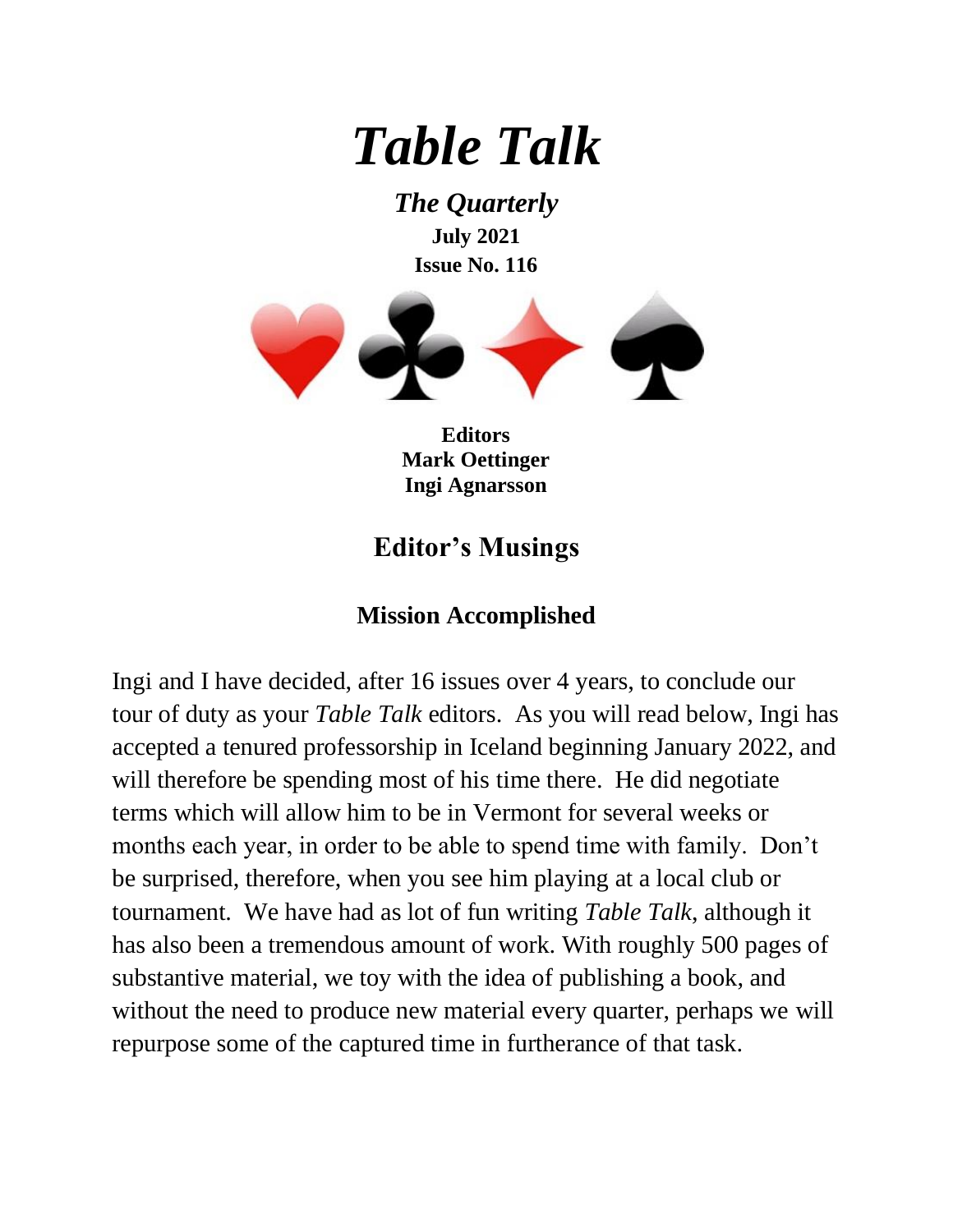There were times when we wondered whether anyone was reading what we were writing. Then would come an email posing a question, or a kind word at the table. For anyone who might be considering stepping up to become the next *Table Talk* editor, you have to do it because you find value in the act itself. Those of us who love bridge know how endless of a learning process it is. And it's often said that the best way to learn is to teach. Over the past 4 years, I have learned a LOT about many bridge-related topics.

It's interesting to write about a fast-changing period of time, knowing that by the time one's writings are read, the news will be stale. It's a bit frustrating. Will my prognostications have been proven right or wrong? Will anyone care? Perhaps some day...someone...much as I did...will read through old issues of *Table Talk* as a window to the past. They will relive Vermont sectionals of the 1990s with 250 tables over 5 sessions. And the commentators of the day bemoaned the decline of bridge even then. If anyone is interested in becoming the next *Tabe Talk* editor, please reach out to either Ingi or me...or to both of us...it's a great experience for the right person.

### **Return to Live Play at Clubs**

Burlington Bridge Club (BBC) restarted live play on Sunday, July 11. 13 tables that day; 15 last Sunday. It also restarted the in-person "under 300" game that week. Proof of vaccination is required (a database is maintained, so you won't be asked twice), and masks are not required. Other precautions remain in place, at least for now. For the time being, BBC's other games (Monday at 6:30 p.m., Wednesday at 10:15 a.m., and Friday at 10:15 a.m.), will persist online. Check the BBC website for details.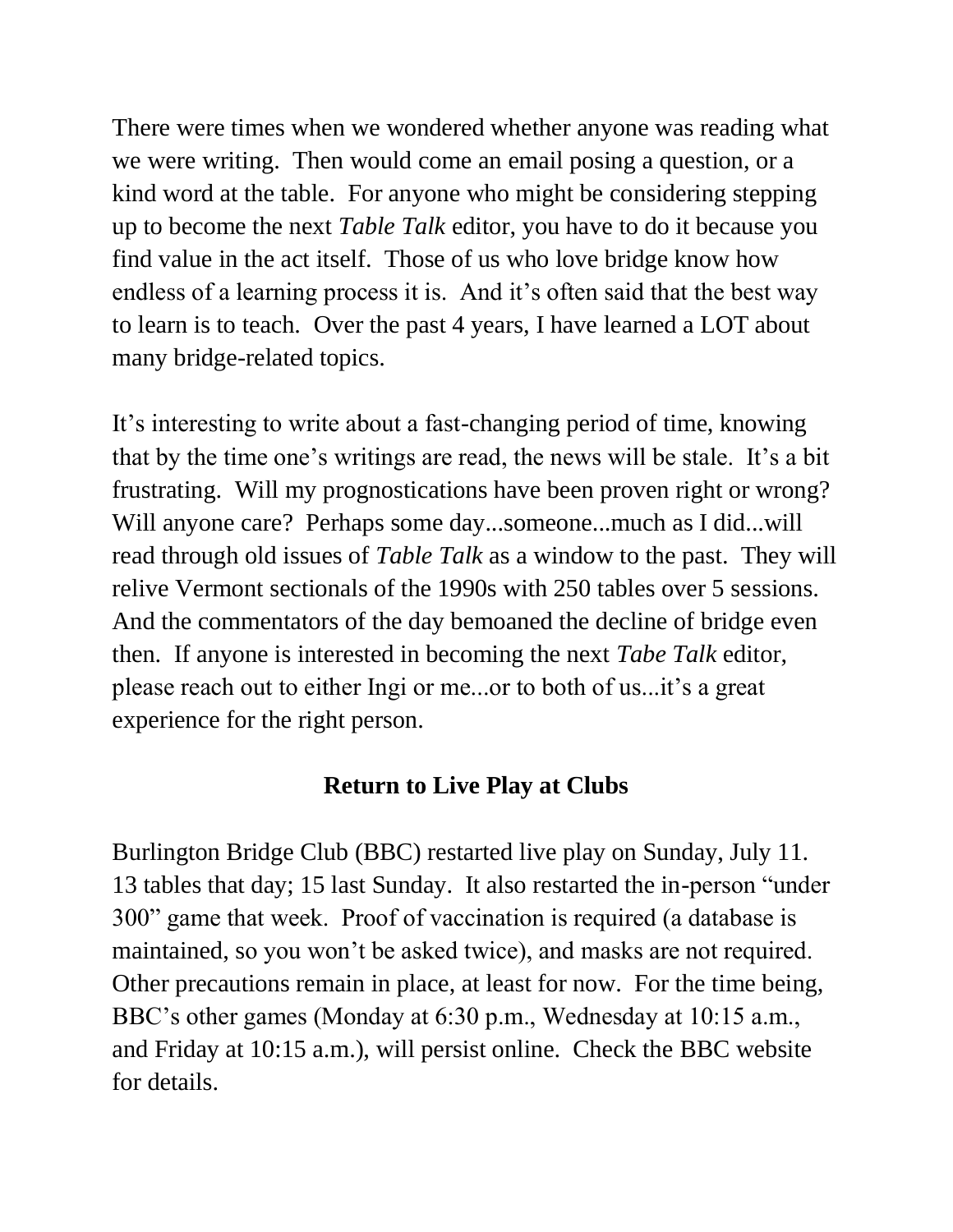By highlighting the BBC schedule, I do not mean to slight other clubs. I am simply less aware of their doings. As always, contact information for all of Vermont's ACBL-sanctioned games is included at the end of each issue of *Table Talk*. I have heard that many Vermont clubs have been back to playing live since early or mid June, with roughly prepandemic attendance. As always, the club contact information is at the end of the issue. Reach out to the point of contact and PLAY BRIDGE!

### **The Return of Sectionals and Regionals**

The ACBL has resumed "sanctioning" Sectionals and Regionals, but as of this writing, the traditional Unit 175 September 10-12 and October 29-31 Sectionals may not occur in 2021. Efforts are afoot to make these tournaments happen, but nothing is firm yet. Keep posted for Unit 175 announcements, and if you can, hold the dates.

District 25 returns to hosting Regionals with Warwick from August 31 to September 5, and Mansfield November 3-7. Vaccination required; mask not.

### **The Future of Bridge?**

Face to face is back. Online will continue, though perhaps diminished. Will hybrid games emerge? In my fantasy, some players would play live, while other players would join via BBO, much as was the case before Covid when directors would use robots to fill half tables. I've been given the name of the guru of such matters at the ACBL, and I plan to broach the issue with him when time permits. Hybrid games would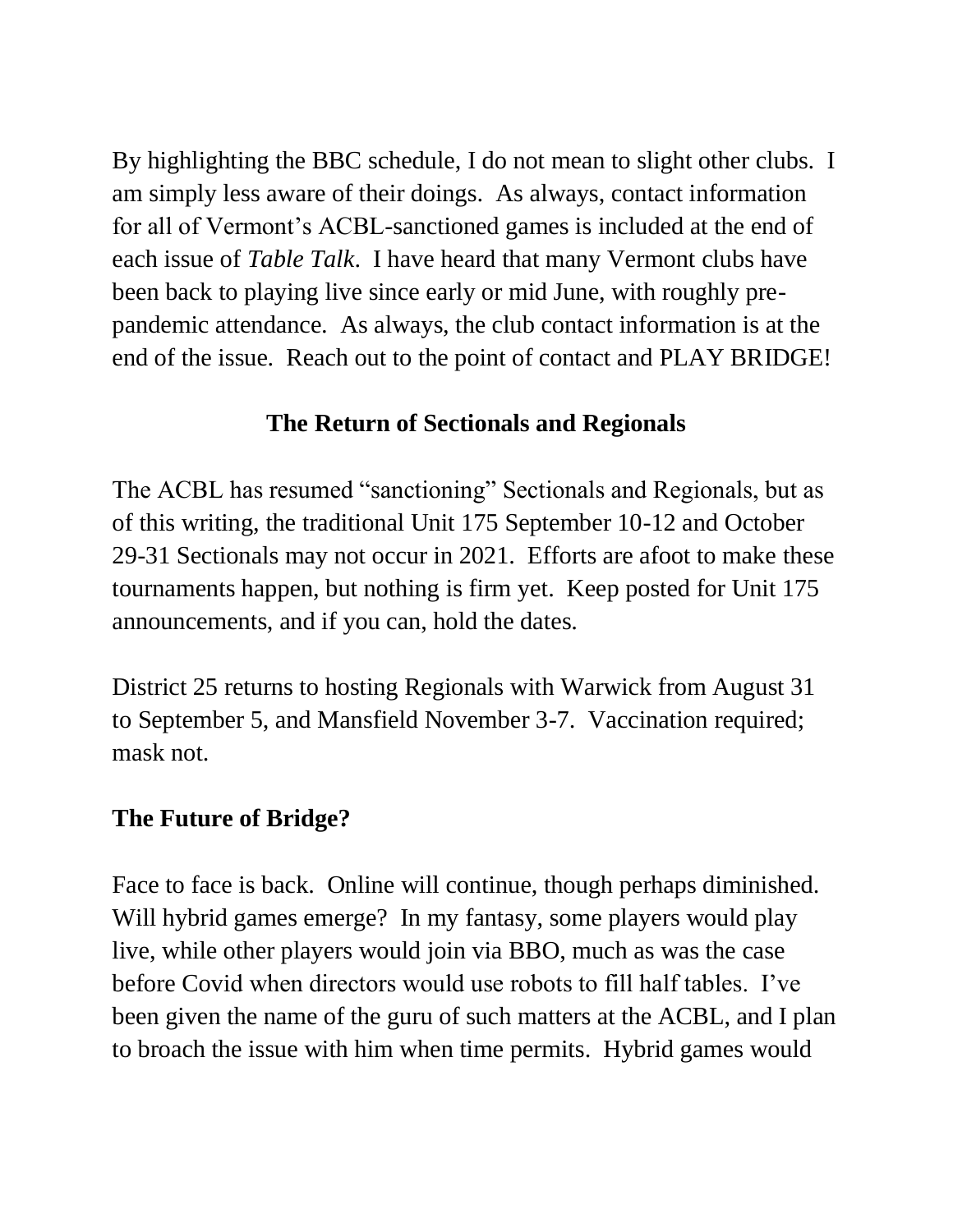increase access to duplicate bridge. The technology should be doable, but cheating is a thorny problem for online bridge.

The roll-out of the smaller (13-member) ACBL Board is underway, and we (District 25/New England) are being merged with District 24 (NYC and Long Island). Unit board members are the electors, so if you are one, get to know the candidates, watch for the ballots, and be sure to cast your vote.

# **Featured Vermont Bridge Personality Ingi Agnarsson**

## **Bridge, Blood, Buddies and Bugs**



*Ingi and family – Francis, Laura, and Lee in Shelburne Bay Park, July 2021. Laura is a biologist like me, in fact she is the latest faculty member at the Department of Biology at UVM - hip hip hurray! But while our kids are plenty smart, they are certainly NOT biologists! Francis likes building things and dreams of a career in* 

*engineering or astrophysics, while Lee loves music, literature, and animation, and may seek a career in one or more of those areas*

**Preamble** – Mark asked me write this (I already sound like a bad partner). As it turns out it is our last issue and for me a farewell to USA. Sure, I'll spend time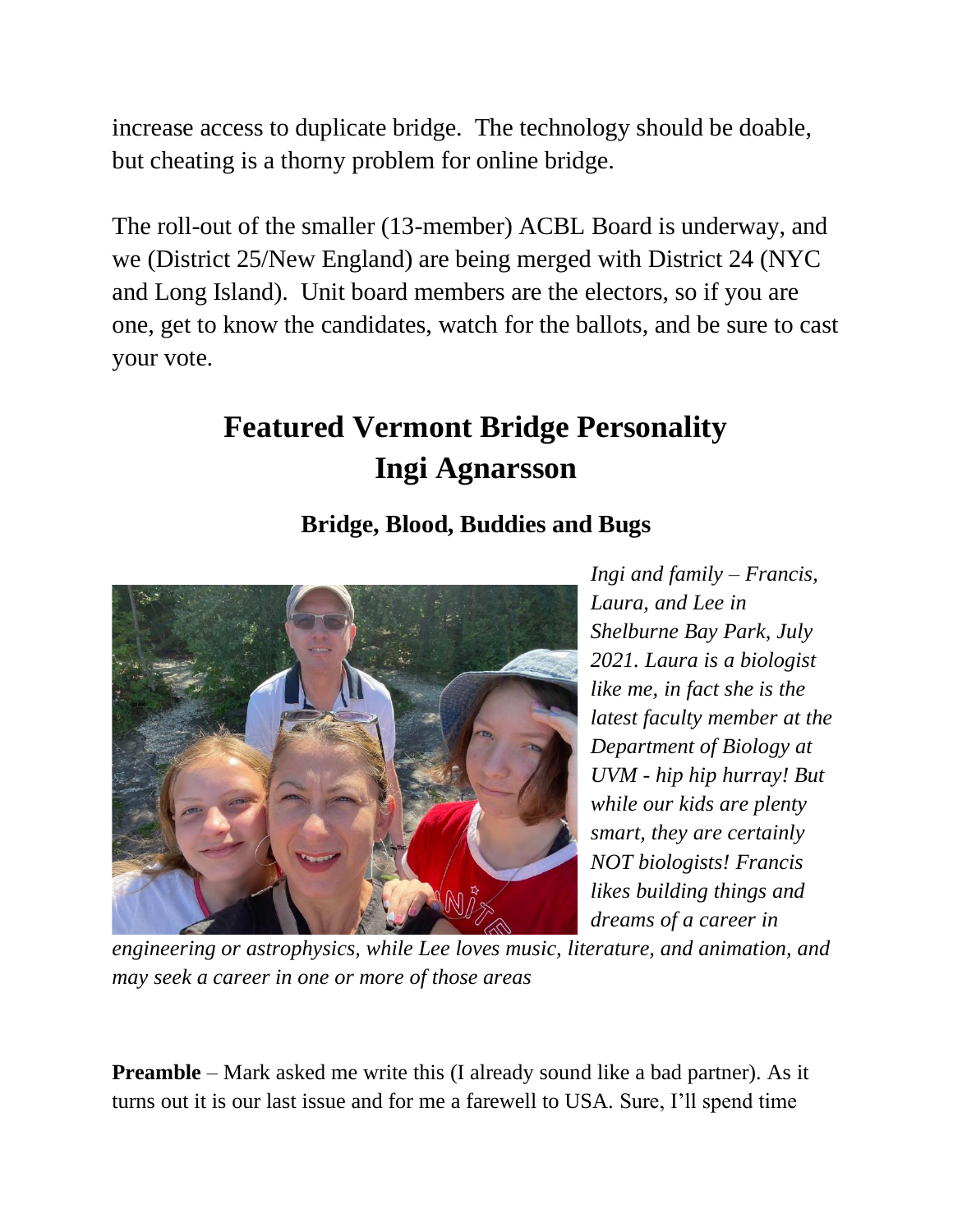here and you are stuck with me at the club for a while, but USA will no longer be my primary home. I'd hesitate to say this adds significance to this issue because that is a big word for a small publication. But it means something to me. I enjoy our club. I love walking through the doors of club seeing Phil browsing some news about hickory in Vermont and looking forward to KC's excellent treats. Nothing is for granted. But time at BBC usually is quality time. I am very happy to have walked among such excellent people as yourself. Burlington bridge club is a home. It will remain a home as long as you'll have me.

Mark and I tried to make this publication matter. We put in time and work beyond our pay grade (I never saw how much Mark was making, but judging by my income he'll need retirement plan-or owes me a check). We cannot guarantee that you were always entertained, but we certainly wanted to entertain you. We walk away four years later hoping very much that someone will pick up. It's a gem of a publication and it would be sad to see it go.

---

The first thing I learnt about bridge, at the age of 10, was that face-cards and aces are worth points, and if I have 12 or more of them suckers, I should open the bidding with 1 club. I was also allowed to consider opening 1NT with a lot of face-cards, but mostly, the lesson was, bid 1 club. What simple times!

I don't know if you can surmise from that who my first bridge teacher was. I imagine it was the way a lot of us learned. No, it wasn't my grandma, or grandpa, but close. We had recently moved from a 'project' like apartment building to a house in a new neighborhood. My parents' finances were tight. But recently, the salary of my father, who was a scientist and a university professor, had dramatically increased. Finally the University of Iceland was appreciating expertise. Of course, changing schools at the age of 10 was difficult. I left all my friends behind and now lived in a place where I knew nobody, and was the 'new kid in class;' a challenging experience for a uniquely shy child.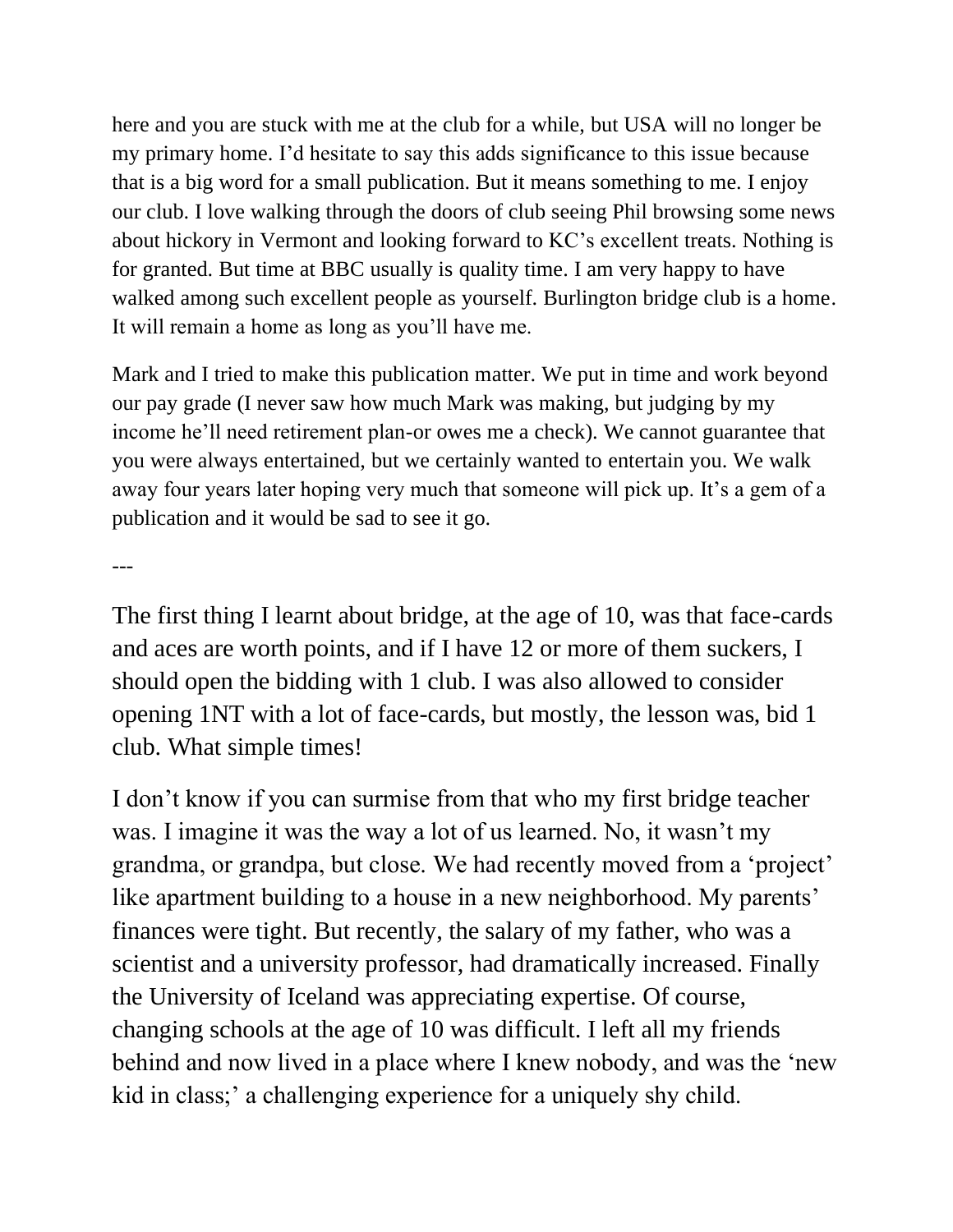Luckily, in the neighborhood - a cluster of about 45 single family homes - seven of the kids in my class lived right there. So I soon made some friends. One of them lived only three houses down. His name was Bjӧrgvin (we remain close friends to this day, though we rarely see each other living continents apart), and he had a grandmother who played bridge. I was already addicted to games. I played every card game, chess, and all board games anyone was willing to play with me since the age of 4 or so. I was privileged in having a close and loving relationship with my grandparents and they had inordinate patience to entertain me through playing games. Every day, for years and years and years. My dad also taught me chess. I loved it, was soon better than my dad at it, and learned about strategy and planning playing chess.

Just as we moved to the new neighborhood, I started joining my grandparents on my mother's side in a recreational 'club' for the elderly, which happened to be a 3-minute walk from our new home. They would go there twice a week to play cards, mostly whist. I got to go and hang out with lovely senior citizens and play cards for hours. In between, there was coffee and cakes. This was heaven for me! I always got along easier with adults, especially older adults, than with kids. I found no reason to be shy amongst my grandparent's friends. So I found a smile and started picking up some basics of strategic card playing.

Bjӧrgvin's grandmother insisted on calling me Julius, for some incomprehensible reason. It became a teasing nick-name at school: "Ingi-Julius" for a while, not something I needed as the new kid in class. So, I have to admit, I resented the old woman for this. However, I quickly forgave her for the gift she had given me in discovering the game of bridge! Soon after learning the basics of the "Vienna system" (1 club openers on most 12+ hands, and 1NT responses on all game-going hands), I abandoned the purely-fun whist tables at my grandparents' club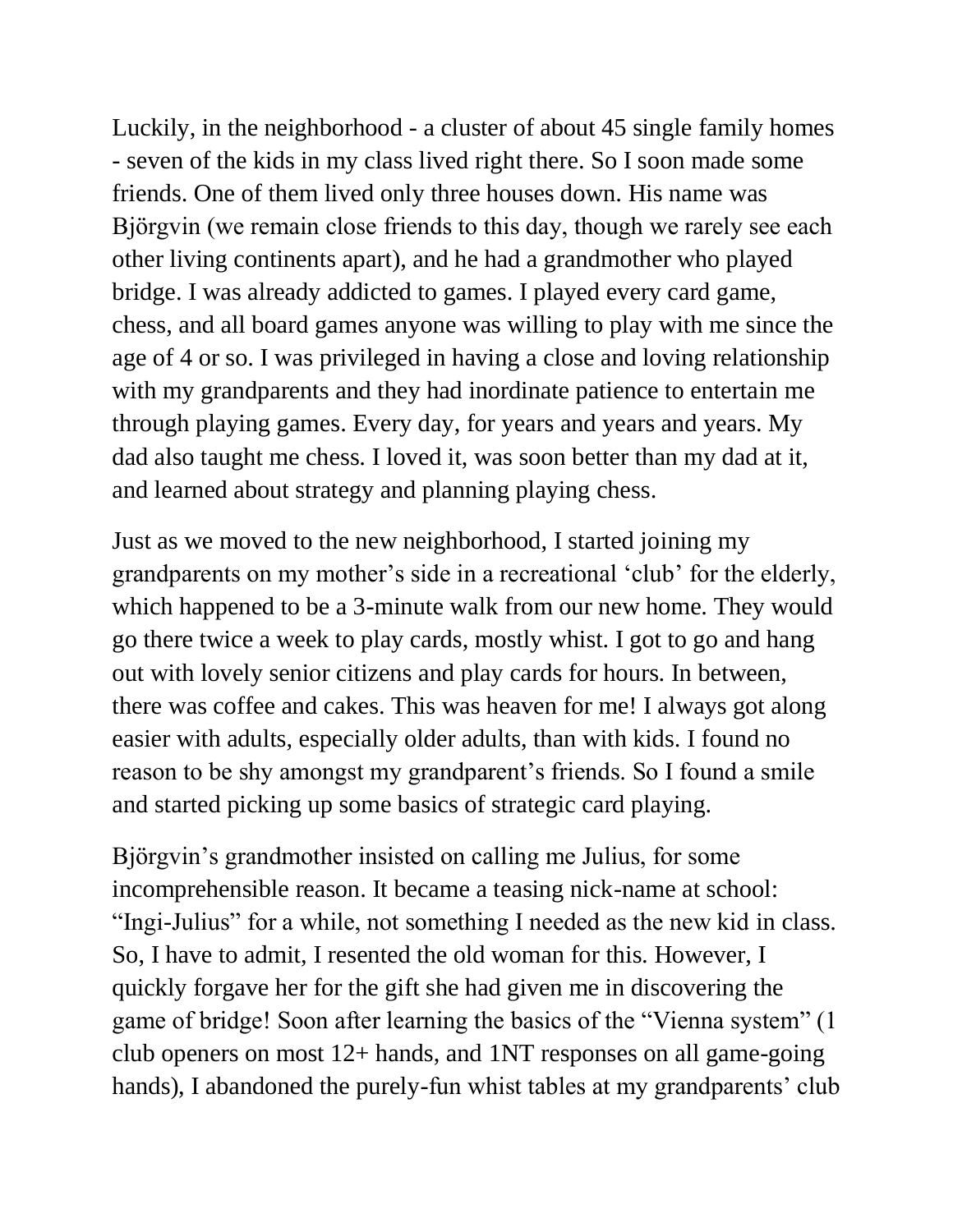and asked if I could join the bridge tables. The people kindly let me play, but I soon learned that bridge players took their game far more seriously than did whist players. I got to hear how poor my bidding and play were all the time. Sometimes it brought me to tears. But the game was so thrilling that I persisted. In a couple of years or so, I was more or less holding my own.

My father was an ecologist, and my grandfather a botanist. My great grandad was an excellent naturalist, and a farmer. There's something in our genetic makeup. I never had any doubt, or really, any choice. I set my own career at the age of 5. I was to study biology, a topic I just naturally loved, and become either a museum curator or a professor. I never ever looked back. No other line of work was ever a career option. Interestingly, my brother apparently inherited a different set of genes from dad, and for a long time it seemed to me that he might be interested in almost any line of work as long as it had nothing to do with biology! He became a professional photographer, and is excellent at it.

Even though my career path was set as a small child, it didn't mean that I didn't have other jobs. I did all kind of work. In Iceland it is common to start on the job market at the age of 12 or so. You do school and then you work for 3 months over summer. I started earlier, around the age of 9, working in the lab of my dad. There I would do basic lab maintenance and cleaning, and sorting of biological materials. Soon I was assisting my dad in the field, and sorting through intertidal invertebrates. I became quite good at identifying bugs, especially amphipods. That was the start of my 'bug life' and I started collecting moths and other bugs at the same time, not realizing at the time that that would become my profession (I was interested in all of life). I then did work as a part of junior work teams, usually involving gardening of some sorts, and other community projects.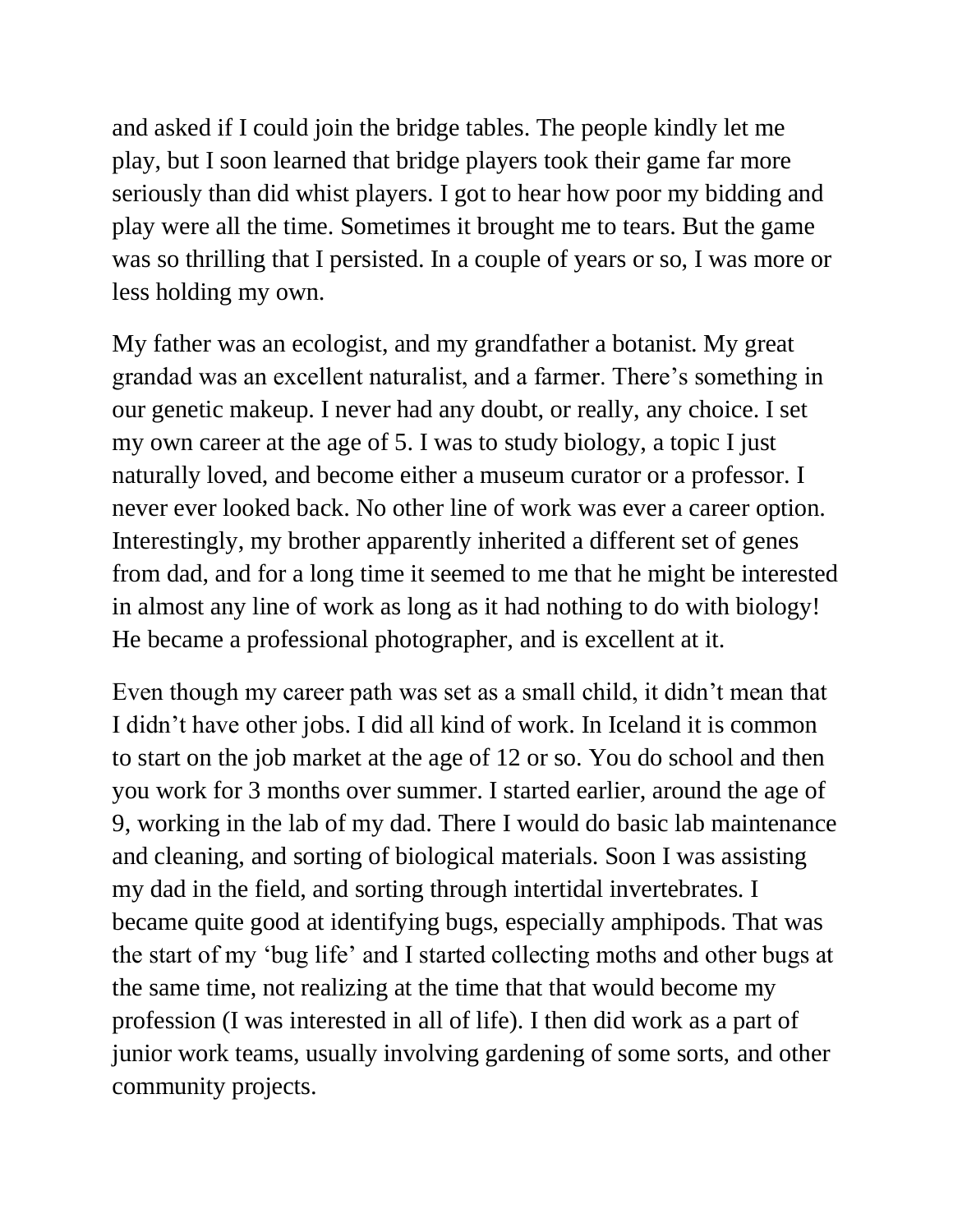At 17 I was working in the dairy section of a large supermarket and bought my first car. I then did various types of work during summers including more lab work, various supermarket jobs, gardening and landscaping. Landscaping paid best. I worked on a small excavator, laid brick and stone sidewalks, and did some minor carpentry. During those years I occasionally played bridge with Bjӧrgvin and grandma, but no longer went to the club with my grandparents – career was already interrupting bridge! As I graduated high-school I decided to take two years off before acquiring a college biology degree. I worked for the first year in landscaping, saved money (my parents never threw me out, so I lived for free and saved all my salary), and planned my first major expedition to get to know this planet.

At the age of 20 I flew off to Brazil and then spent 4 months travelling throughout South America, mostly as a passenger on an old Bedford truck driving from Rio de Janeiro to Quito in Ecuador—a large section of the trip through the Amazon rainforest. It wasn't boring. This was a company-run expedition where you paid for your seat on the truck, and were provided with the ride, tent, and food (that we cooked ourselves), throughout the journey. This was both mind-blowing and life-altering experience. I had never before experienced this kind of freedom and excitement, and the joy of being out in nature all day every day for months on end. My plan to become a biologist was yet again reinforced, and in the process, I decided that I would continue to travel with the ultimate goal of seeing all countries on earth! It's still a goal, but I'm only up to about 55 so far…

When I got back home to Iceland, I started college and I experienced depression for the first time in my life. The first semester's assignments were mostly reading about chemistry and biometrics, but no real biology. This was during the cold and very dark winter time in Iceland,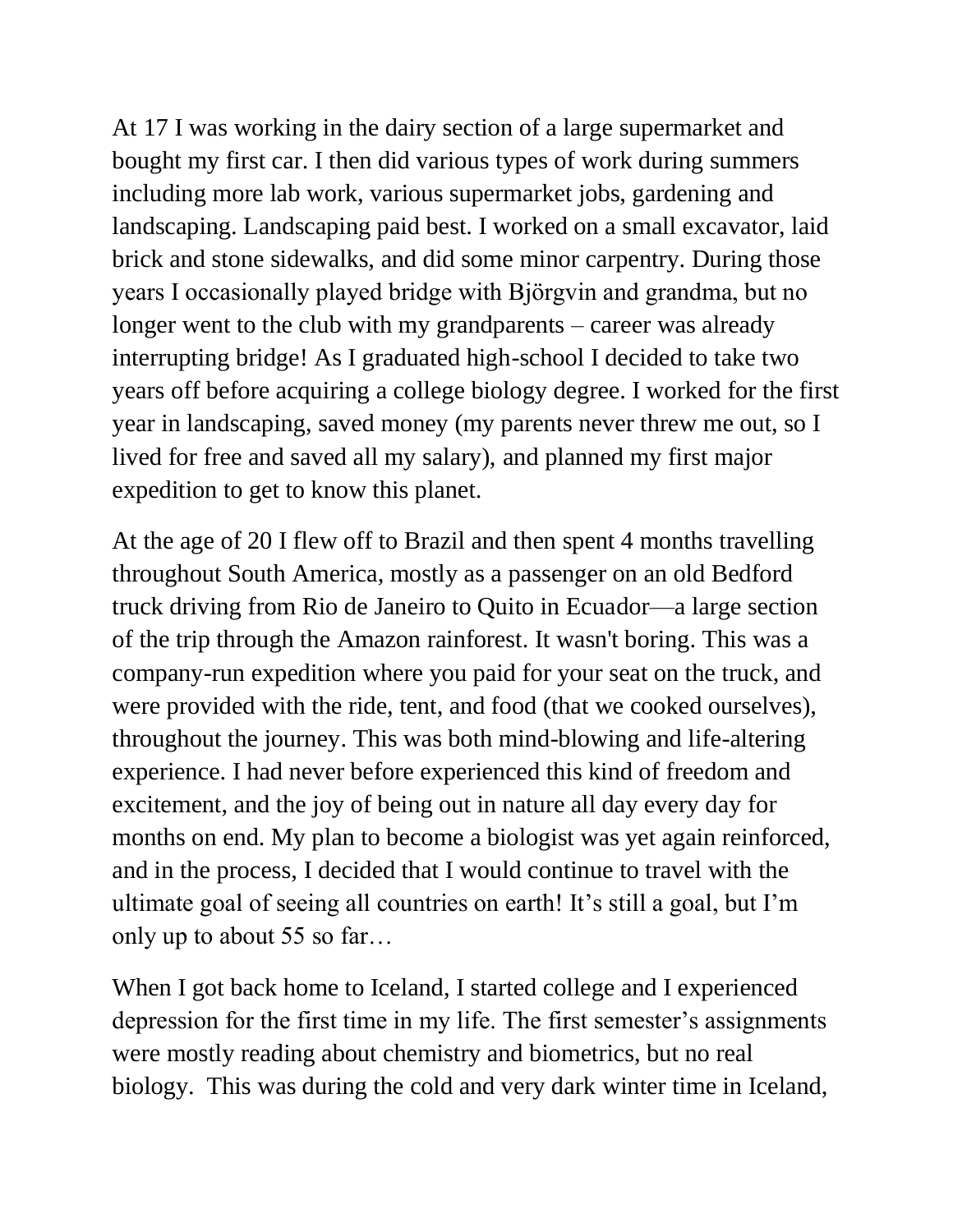which contrasted very unfavorably to the thrill of roaming tropical South America. It was a struggle for the first semester, but I was to find happiness again with my first girlfriend and (I am somewhat embarrassed to say), even more so with rediscovering bridge! I decided to learn bridge properly during that dark winter, and took a bridge course taught by recent world-champion Guðmundur Arnarsson (Bermuda Bowl, 1991, winner Iceland). The course focused on modern 2/1 bidding system and basics of card play and defense. It was simply amazing. The counterintuitive Vienna system was quickly forgotten. In the course I made a friend "Halli" a few years older than me, setting us apart from the generally much older crowd. After the course we started playing in our local club and soon started winning regularly. Halli remains a close friend and occasional partner—again, seen rarely due to continental separation.

During the next several years while in college, and after college working at the Icelandic Museum of Natural History (saving money for my next world trip), I played a LOT of bridge. "Junior" bridge in Europe involved anyone 25 or younger. We played a lot of tournaments (with Halli, and other partners – all of whom remain close friends) and annual junior championships, etc. We also went abroad to join junior 'bridge camps' including the 1st World Junior Bridge Camp in Ghent, Belgium in 1995. I was only later to appreciate that I spent a week in that camp with many players that were later to achieve fame, among others, Boye Brogeland and Geir Helgemo, Norwegian juniors that were to become one of the best pair the game has ever seen.

The peak of my bridge 'career' was winning the Icelandic junior pair championships and being selected to represent my nation in international junior tournaments. With my partner at the time, we won the first pair tournament we played internationally, and did quite ok in the team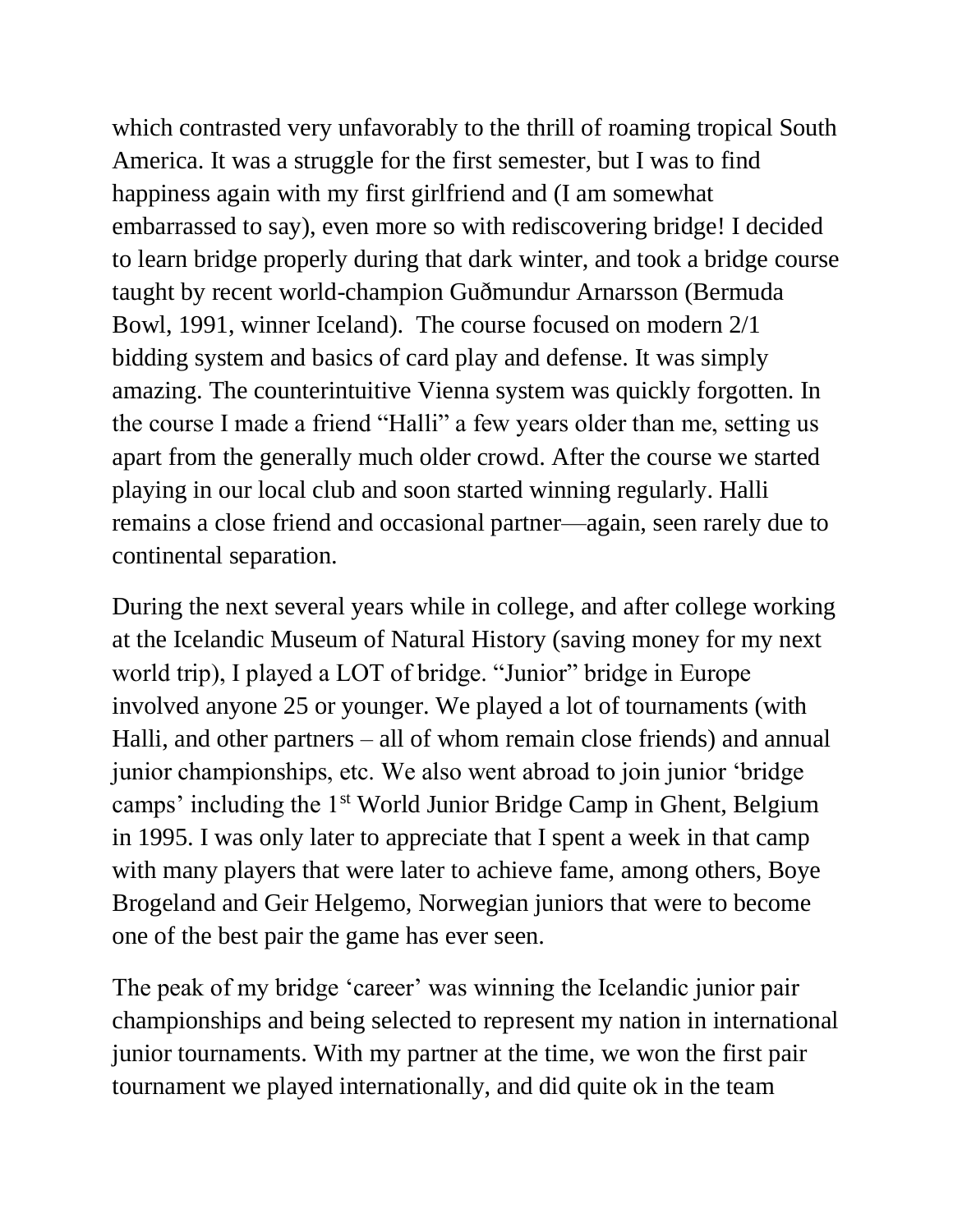game. The best of it all was having a world-famous master bridge player and very recent world champion Barry Westra (representing the 1993 Netherlands team winning the Bermuda Bowl) sitting behind me and my Belgian opponent in one of the team games, a match that Mr. Westra would write about in the tournament bulletin. We played well and probably for the first and only time in my life, my partner and I scored in all 16 hands, our opponents did not get a single positive score—not a single number in their column! Needless to say we won the match.

Westra wrote a piece on the bad run of the Belgians (he had been 'hired' to follow the Belgian team), and offered me praise for one of the boards. There, on a distributional hand with a Diamond void, I made a very aggressive 5C overcall before opponents had time to find their suit (they had the majority of the points) – they landed in 5D which I then doubled, with limited defense but sensing they were not surefooted. Misjudging the trump suit, declarer went two down vulnerable for -500, providing us with one of our best boards. Westra wrote something like, "South really did it to East in this hand for a great score." Since, my bridge career has been downhill.

Soon, my days with the junior national team were numbered as my partner and I tended to argue too much and eventually stopped playing. Mood control at the bridge table has always challenged me, as all my partners well know… As I turned 26 and was no longer an eligible 'junior' I had graduated college a year earlier (1995) and was razor focused on furthering my career as a biologist and exploring the world more. As I had done after high-school, I took two years off after college and worked to save money in the first year, and then traveled during the second year. This time I went to Africa and ended up traveling there for nearly 8 months. I saw a big part of the continent and I absolutely loved it. Near the end of the trip, I took a month-long course in Tropical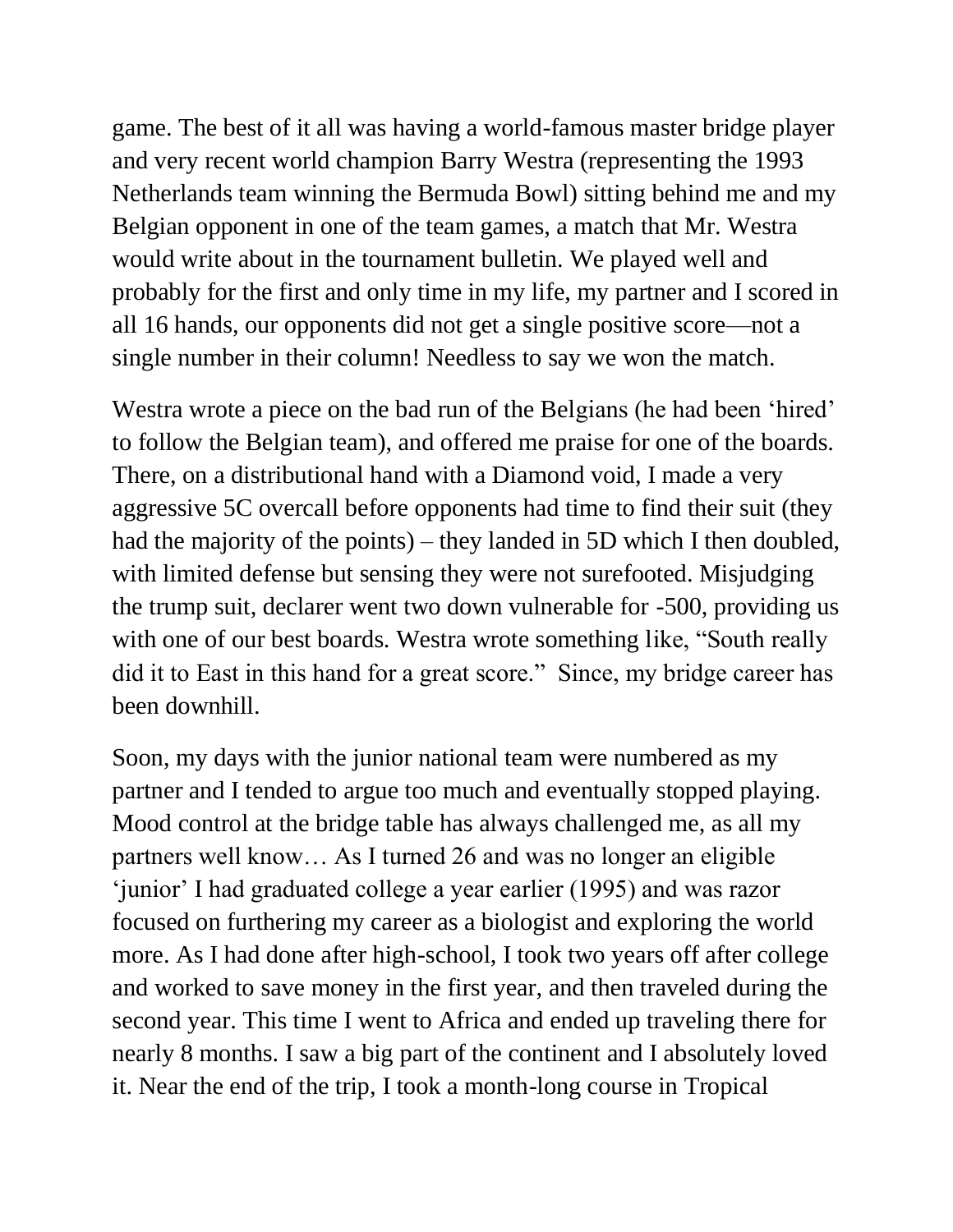Ecology in a tropical montane rainforest filled with life, including healthy populations of our next of kin, chimpanzees. You'd walk around the forest and admire all kinds of life, and then you might meet a chimpanzee or two sharing your trail. Magical times.

I returned home psyched about my prospective career and soon (1998) started grad school at the George Washington University and the Smithsonian Institution in Washington DC. I 'permanently' moved away from Iceland, left all my bridge friends behind, and wouldn't play serious bridge—apart from very occasional tournaments when visiting Iceland—for the next two decades. I loved my studies and I love my job – the job I had planned for myself at the age of 5. And the job, and then marriage and kids, made for a busy life. There is no greater love in this world than the one you feel for your kids. No time for bridge.

Further, I was a total workaholic since entering grad school and until rather recently. My near 800 page long PhD dissertation was to set the 'pace' of profuse scientific writing and at least moderate success as a scientist. To date I have published close to 150 scientific papers, which is considered quite a lot for my career stage. They are mostly about evolution and spiders—I wouldn't recommend any club members to read any of them—but they, like all scientific papers, continue to build brick by brick the strongest form of knowledge we have as humans. The scientific method is a powerful information-seeking approach as we spend most of our time trying to *disprove* this very knowledge. And while my papers must seem esoteric to the public, several have been covered by mass media and such reports are generally accessible and understandable, and what is more important to me, my work has had impact. It is hard to measure impact but in science we use information such as number of citations to our papers, and a thing called H-Index and some others that are a play on quantity of published work plus its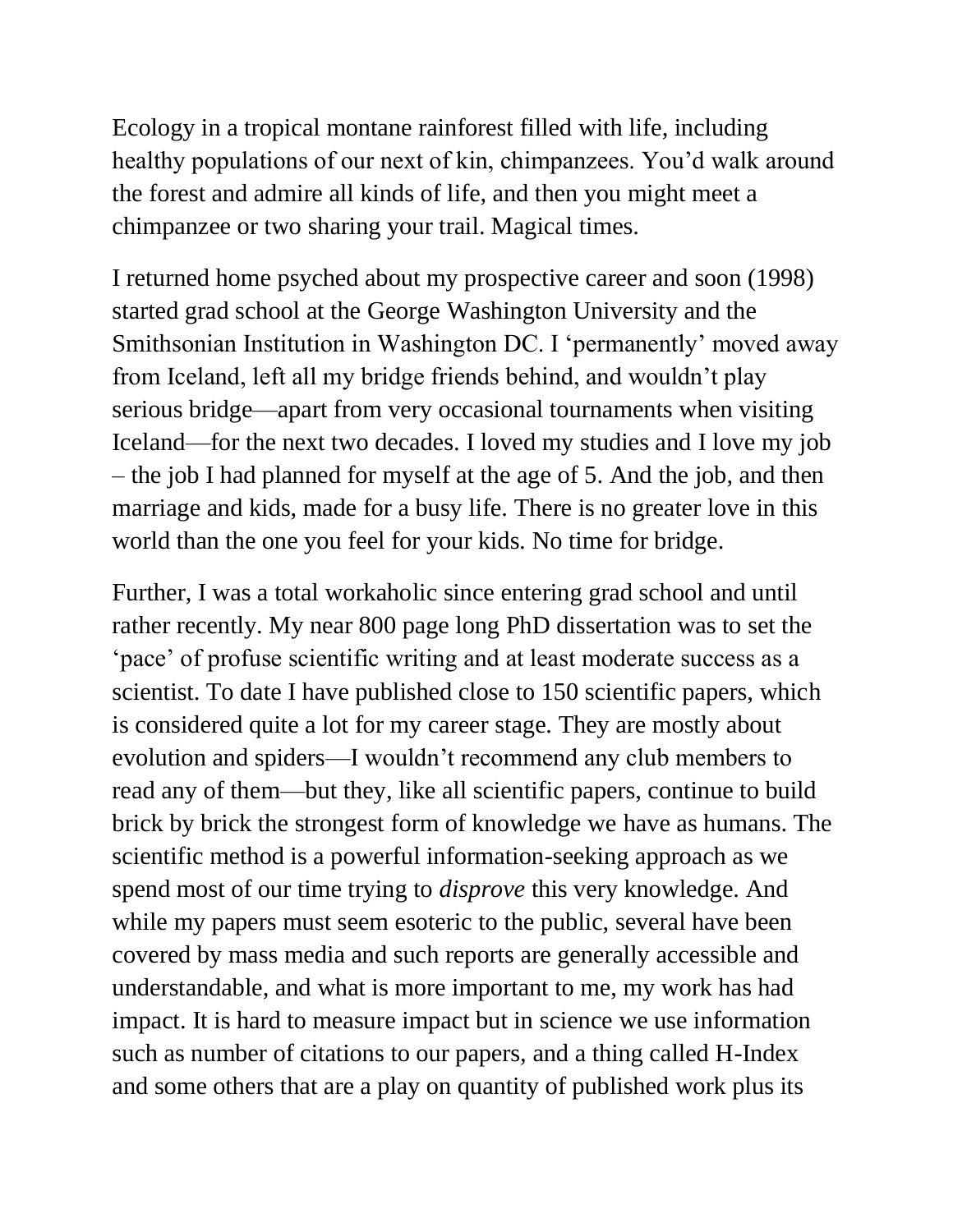citation record. My work has been cited >7000 times (H-index 44) meaning that other scientists find it interesting and worthwhile and it has been accepted as useful building blocks. I am about to take a new step in my career taking a job at the University of Iceland. I hope to prosper there and continue to make some kind of a difference.



*Photos from the field in Seychelles about 8 years back. We are hunting for large web spiders and little spiders that use such giant webs as homes and steal prey from the owner. This 'system' is incredibly interesting as these 'host webs' are like islands for the little thieving spiders. On tropical islands we are therefore studying 'islands within islands' trying to understand how organisms come to live where they are found, and diversify. On the right, I am 'puffing' a web, using a homemade device to administer clouds of corn starch onto a large web so that its threads become far better visible and photographable. On the left I am shamelessly admiring my 'puffing' work.*

Still, thinking back, I'm surprised I didn't make an earlier effort to play bridge in the US. I guess it was simply not on the radar given my priorities. It wasn't until a few years into my second job as a university professor at UVM that something made me wonder about local bridge. I think it was during my annual visits to Iceland when I'd meet and play with my old bridge buddies that I thought – damn this is fun! Why don't I do this at home? I went online and soon found my way to the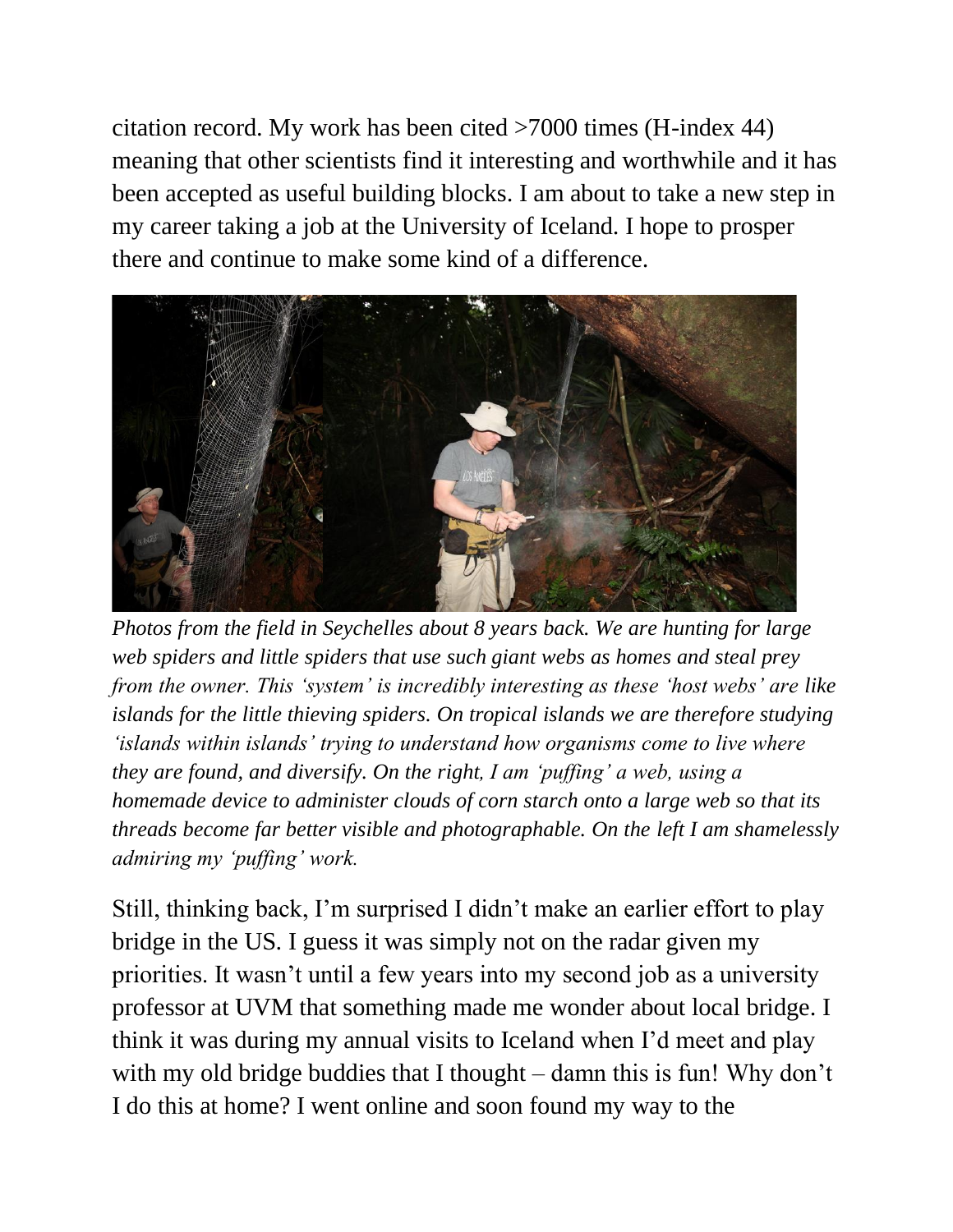Burlington Bridge Club. What year was it? 2014? I don't remember. But once I stepped into the club, there was no looking back. Bridge was back on the menu! My first time I had an interesting game with Layton Davis. And then the second time I came to the club my partner was a lovely and entertaining grand fellow, and an amazing bridge player: Phil Sharpsteen. We went on to have a successful partnership with numerous wins over several years.

During those years, I often struggled with alcohol and depression that came on after my father died, and was intensified as I went through divorce. I became less predictable, sometimes irrational, and would end up playing under the influence. Needless to say, this behavior tore at everything in life: relationships, family, friends, partners, and through it I eventually lost my greatest bridge partner. Alcoholism, once it pops up its ugly head, becomes a lifetime struggle, and one that I still struggles in having under decent control. Alas for feelings hurt and relationships damaged – for the alcoholic, recovery eventually leads to making amends and seeking forgiveness. The wonderful BBC has always as a whole and through individual members (I have to mention especially Mark Oettinger who is a rock), been most supportive and for that I am ever so thankful.

A recent, but short, period in my bridge 'career' I'm particularly fond of. Through an Icelandic friend who plays professionally in the US, I got a bit of a taste of professional bridge. I ended up playing as a 'hired gun' at three events, culminating with participation in the Nationals in Las Vegas in 2019. Being paid to play bridge is something else. I found it absolutely thrilling, and after considerable success in Vegas (runner ups in the <6000 mini-Spingold), I fantasized about parallel professional careers in science and bridge. However, covid19 scrambled such dreams as live bridge came to a screeching halt. It is hard to get into and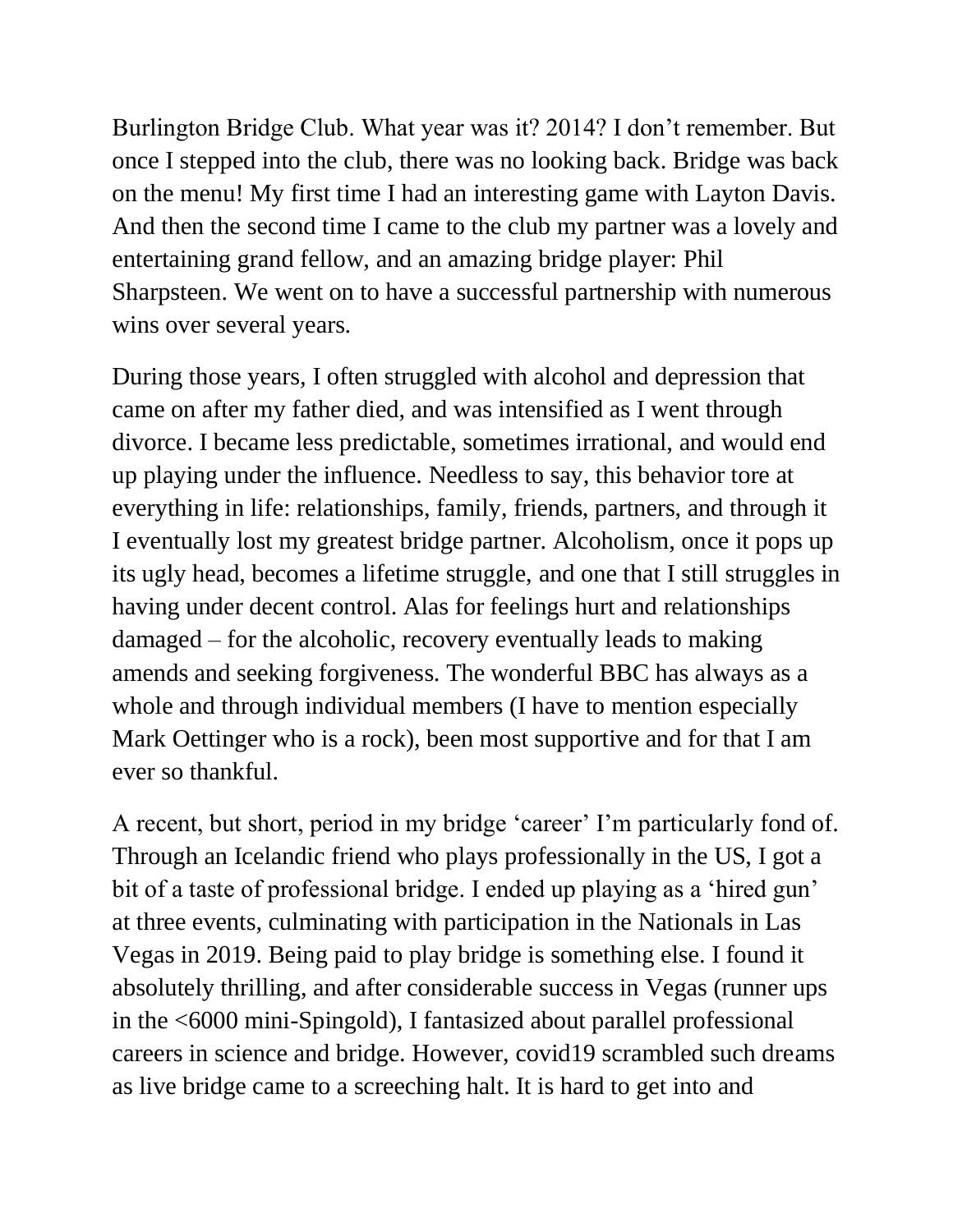establish yourself in professional bridge. Being again removed from it and now moving to Iceland will likely mean that my professional dreams are over. But, one never knows. If the opportunity knocks, I'll certainly jump on it.

Recently I have partnered rather haphazardly with a number of players, often Mark Oettinger, Nick Ecker-Racz, Mary Tierney, Gene Kaslow, Stanley Rosenthal, sometimes Phil Sharpsteen, and several others, including a couple of Icelandic players who were able to play at BBC through the covid-forced online play. All of these partnerships go beyond the bridge table; friendships are formed. Apart from partnerships, I also have kindled friendship with my opponents, including my favorite opponents, the menacing pair Mary and Ellie! In fact 'the ladies' as my kids call them, have made formidable teammates with Phil and me, but oddly, I have never partnered with either of them. We relish doing battle with each other.

What all these people have in common is that we have connections beyond the bridge table. This has been the story of my bridge life: friendships. The majority of my friends in life I discovered through bridge. Nearly all the remainder, including Laura, have come through biology; a couple through sports. Some of the best times I've ever had and some of the best memories—apart from time with family, especially my kids, to which nothing really compares—come from playing bridge, not the least during my time as a junior in a group of amazing friends. Amazingly, all of my partners and members of that group of junior players are still friends, some of my closest friends, even though I left Iceland and have been abroad for over 2 decades. Bridge has given me great times and many of the friendships that I value the most. For this I am eternally thankful to this queen of all games. As I move to Iceland this coming January, I know that bridge will be the "bridge" to both my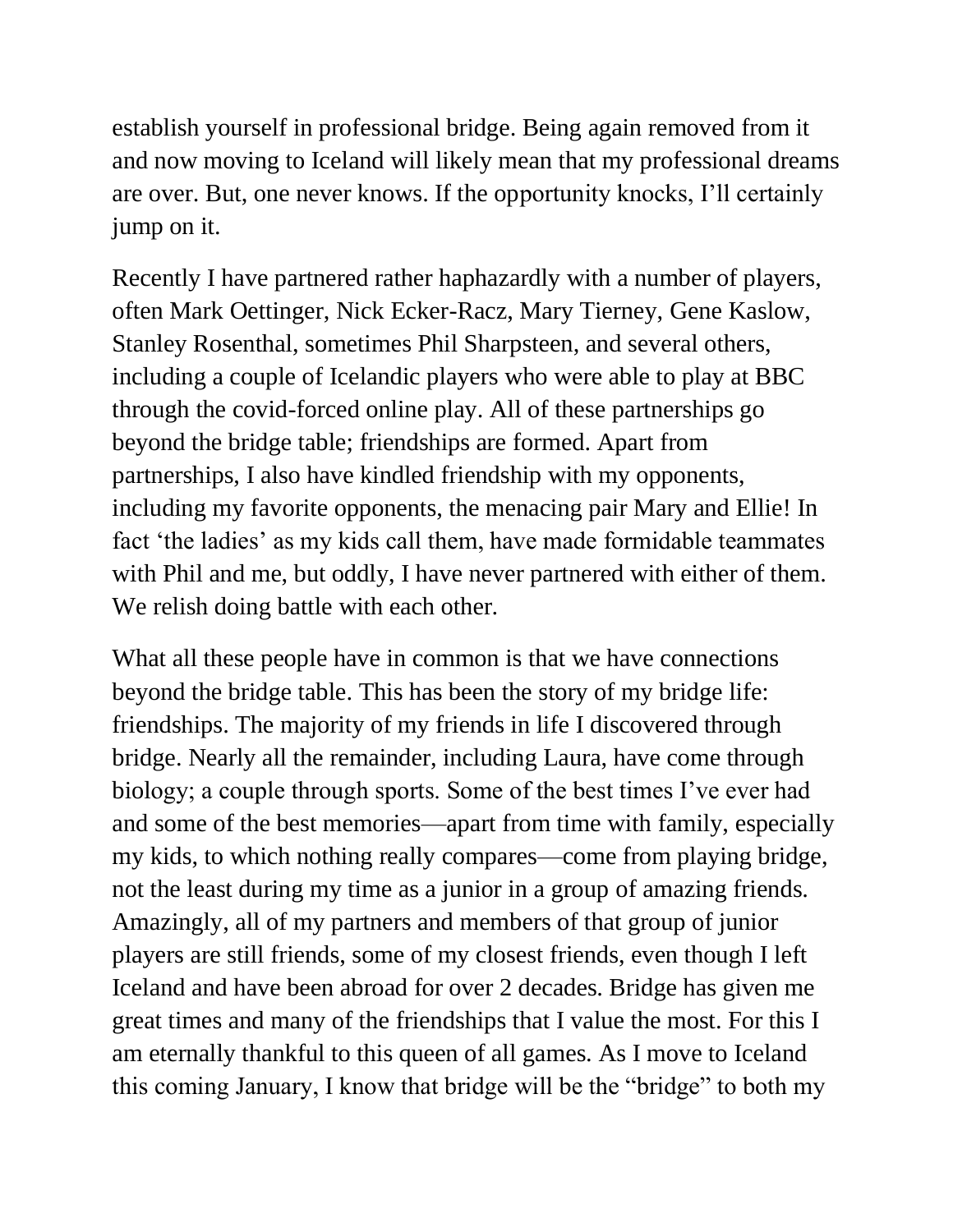old friends in Iceland, and to the friends I've made at the Burlington Bridge Club. What a life altering game.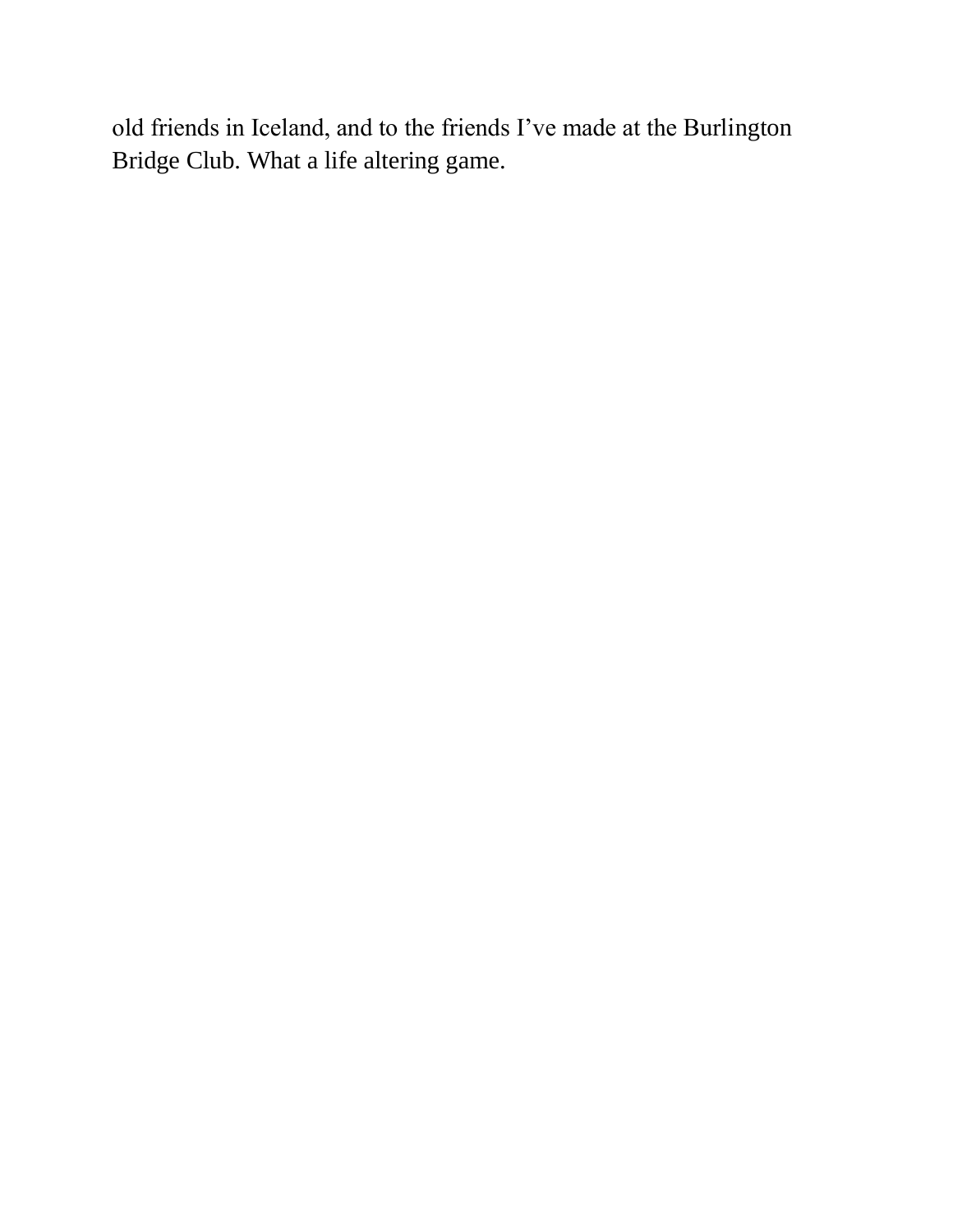### **Winning 23.5 out of 24 Matchpoints from my Idol, Oswald Jacoby zayard Lee "Tink" Tysor**

From 1970 to 1975, I lived in New Jersey and frequented the Essex Bridge Center, and I regularly traveled to New York City for tournaments. The facilities of the Essex Bridge Center were large enough (lower level of a shopping center) to accommodate sectional tournaments, and Oswald Jacoby would usually be in attendance. Of course, I had heard of him and his 2NT major response and transfers, and I got to play against him and also kibitz him (yes, I enjoy kibitzing good players) quite a few times a year. He was always pleasant to his partner, opponents, and kibitzers alike. He also played the hands so fast that there was almost always lots of time remaining at the end of the round.

Besides admiring his contributions to the war effort, and to the field of mathematics, I learned a lot by reading his books on Bridge, Poker, Backgammon, etc. I thought that I had bought and read all of his books, and his "Backgammon Book" was prominently displayed on my coffee table. But years later, I learned that I had read fewer than half of them. Maybe he wrote those after I gave up bridge for twenty years while raising my family.

One weekend, there was a two-day open event in New York City. It had a two-session qualifying event the first day, and two-session final/consolation event the next day. My partner, also local to the Essex Bridge Center, was a promising young high school student, and we commuted into the city for the event. During the first session, I saw that we were going to be playing against Jacoby. So, just before we arrived at his table, I got my partner off to the side and told him "Do not be intimated, but our next opponent is the famous Oswald Jacoby, and the only advantage we might have is I know something about him, and he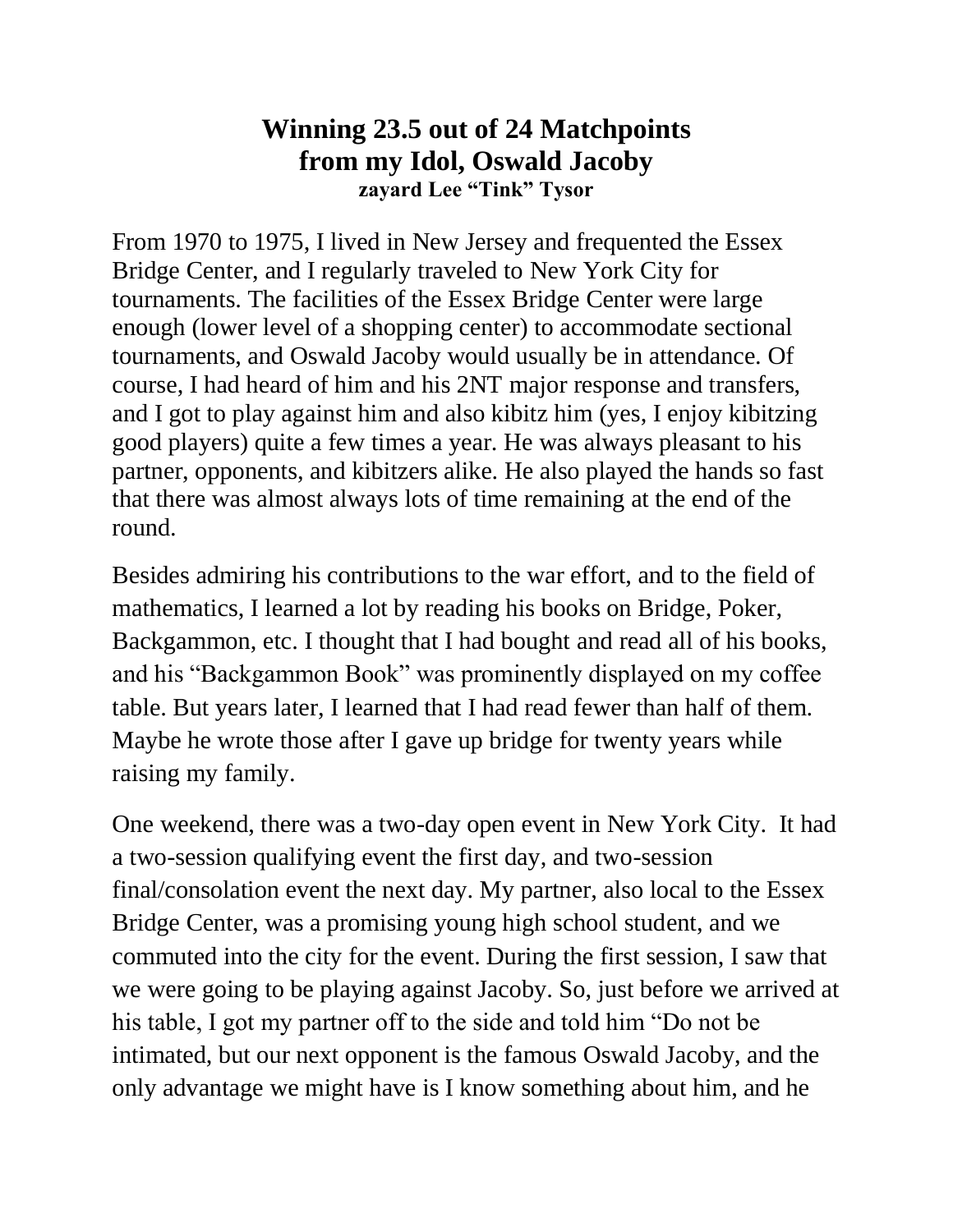knows nothing about us. What I know about him is that he bids like a maniac and because of his reputation, everyone is afraid to double him, so he gets away with murder. So do not be afraid to double."

Well, this up-and-coming bridge playing high school student took me way too seriously. On the first board. he doubled Jacoby's overcall of 3 Hearts and we set it 2 for 300 against our partscore, tied for top. On the second board, Jacoby overcalled with a vulnerable 2 Spade bid, which my partner also doubled. On this one, a very high percentage contract, every card that counted happened to be sitting wrong for Jacoby. Even he had to stop and think several times during the play. He gave us multiple opportunities to discard incorrectly, but my partner was up to it, and with half a dozen tricks to go, Jacoby tabled his hand and conceded, "Down 1." That was +200 for us against, at most, our partscore, an absolute top. For the round, we took 23.5 out of 24 matchpoints from my idol. I was ready to get drunk for a month, but my partner was too young to drink, or to drive me home, and we had another session to play.

For that first session, my partner and I had a 52% game, and Jacoby was way below 50%, again time to celebrate. Me, a non-life master, finishing in the upper half of a NYC tournament while playing with a high school kid, and finishing ahead of my idol. It cannot get better than that! Then, in the second session, we again finished with around 53% and were thrilled. We then double-checked Jacoby's score, and he had an unbelievable monster in the second session. Bottom line was, he qualified for the finals, and we just missed the cut and had to play in the consolation round. Jacoby still was, and still is, my idol.

One more Jacoby anecdote:

I was kibitzing Jacoby in a team game and after his table finished their 4 boards, the caddy returned with only one board. When they finished that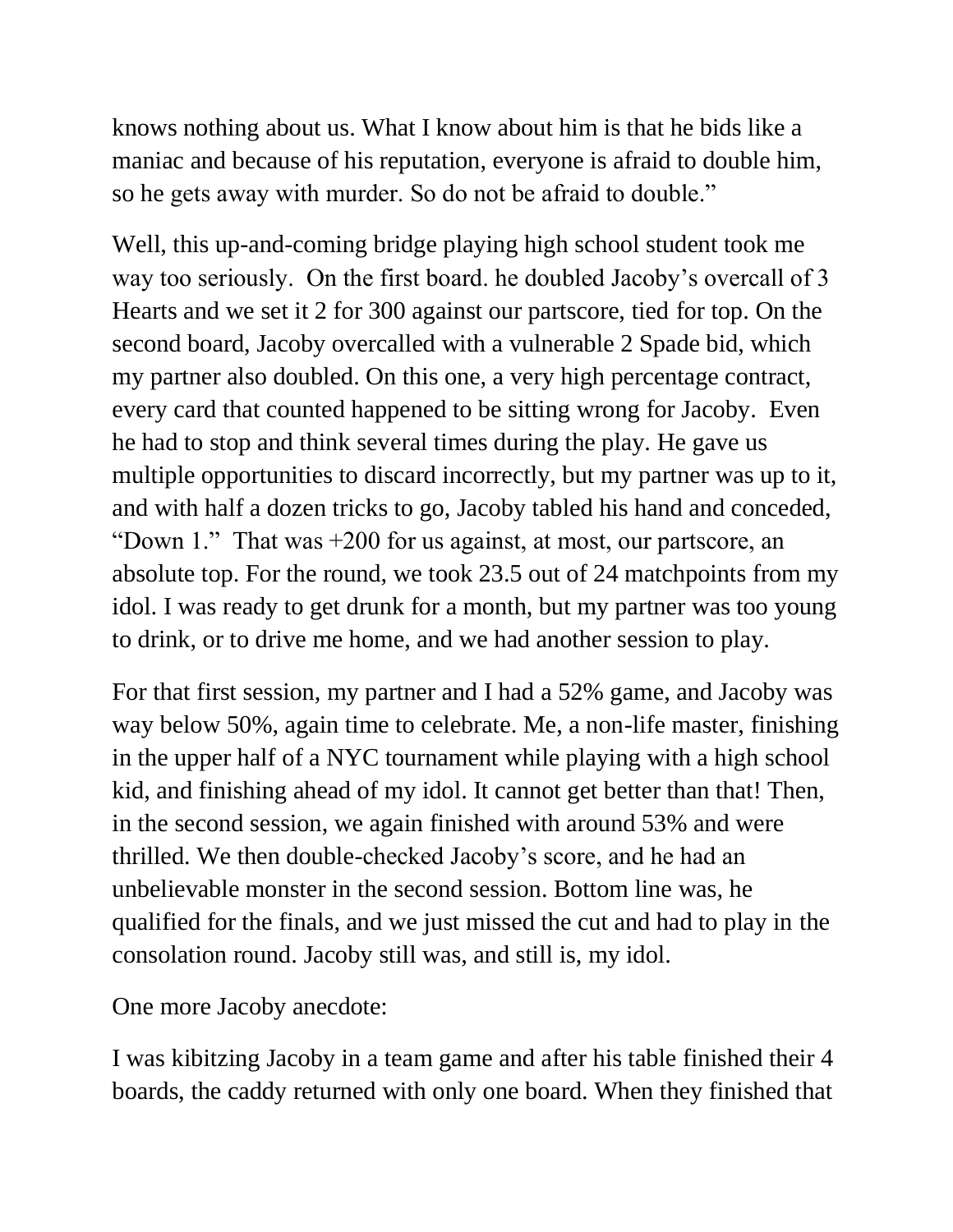board, they called the caddy who only brought them one more board. After that one, they had to wait for the  $3<sup>rd</sup>$  board. One of the players said that the other table must be having a problem playing the hands. Jacoby said, "That's funny, sometimes I have trouble bidding a hand, but I never have a problem playing a hand." There was a long awkward moment of silence while we thought that maybe that was a little arrogant which is not like him. Finally, Jacoby said "I used to have problems playing the hands, but I guess I have just gotten too old to envision any problems."

Yup, he is still my idol.

## **Scrambling 2NT Ron Weiss**

Playing matchpoints, RHO opens 1**♠**. You Pass. LHO bids 2**♠**, and it goes Pass Pass back to you. What do you know about the hand? RHO has 5 Spades, and probably 12-14 HCP; LHO has 3 (or 4) Spades and probably 5-9 HCP. So that gives the opponents a combined 17-23 HCP, more likely closer to 20-21 HCP since partner did not take any action over North's 2**♠**. So do you let them play in their "comfy" 2**♠** contract? Like most good questions the answer is "it depends." Are you vulnerable or not? Is it likely that they have missed a game, and that a bid by you will bail them out of their mistake?

While no answer will be perfect all of the time, odds are that even if you are vulnerable, letting North/South play 2**♠** is not winning bridge. So what is your bid?

If you have a decent 5-card suit (especially one with concentrated honors), you can bid it. But the bridge gods do not always give you a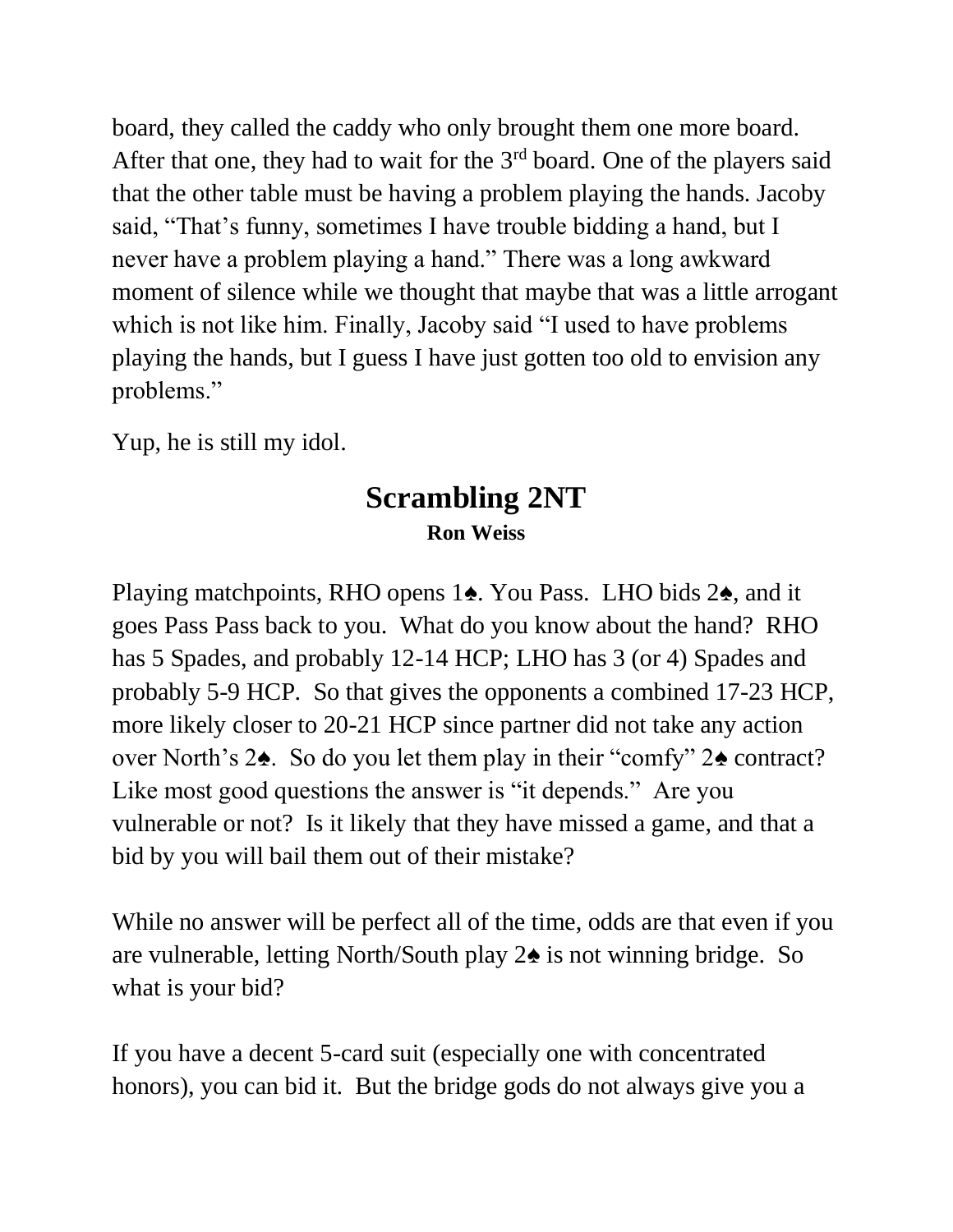nice 5-card suit. What if you have three 4-card suits? Then the right bid would be to Double, asking partner to bid his longest suit or, with suits of equal length, to bid them up the line. If you have two 4-card suits and one of those suits is Hearts, Double is also probably the right bid. But what if you have only 2 or 3 Hearts and are 4/4 or 4/3 in the Minors? If you Double and partner bids Hearts, you may well end up in a 4/3 fit. But with that distribution, a better place to land would be to find a 4/4 fit in the Minors. But how do you get there?

You bid a Scrambling 2NT! Is that natural? How could it be, given that you passed the first time? Our opponents have announced at least an 8 card Spade fit. The bid is "scrambling" because it asks partner to bid his 4-card Minor suit holdings up the line. Also, by bidding 2NT rather than doubling, you are denying 4 Hearts. So, with 4/4 in the Minors, after your 2NT bid, you would Pass if partner bids 3**♣**; with 4/3 distribution in the Minors, if partner bids 3**♣**, you would correct to 3**♦**, and partner would presumably Pass.

Partner Can Also Use Scrambling 2NT. When you have doubled instead of bidding 2NT, your partner can also use the scrambling NT bid to find the best spot to land.

So going back to our original auction (1**♠**-P-2**♠**-P-P-?), if you now Double, your partner can use 2NT to ask you to bid your 4-card Minors up the line. So with a holding such as  $2=3=4=4$ , over your Double, East would bid 2NT and would pass whichever Minor you bid. If, instead, East held 3=3=4=3, if you bid 3 Clubs, East would correct to 3 Diamonds.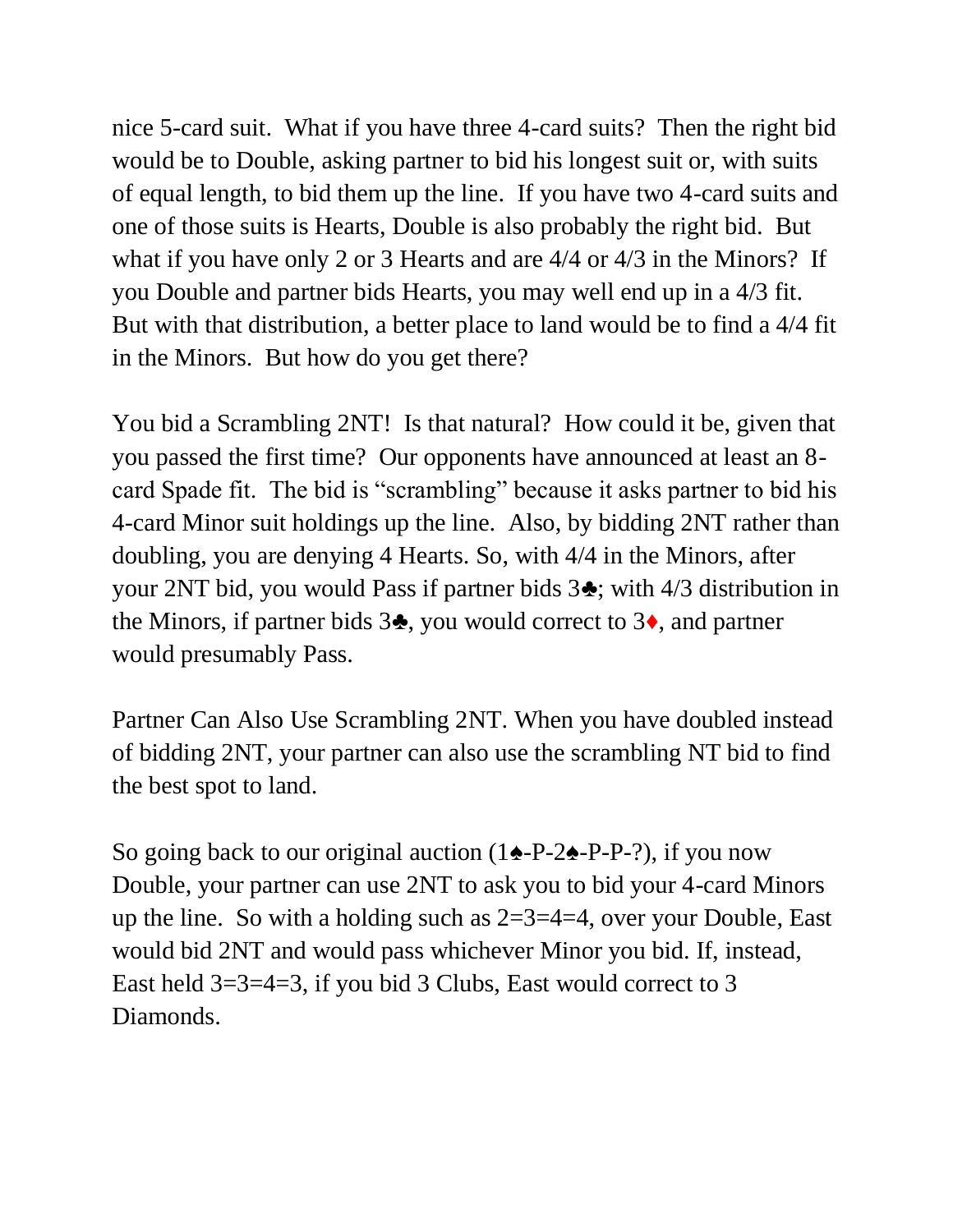But how do you know that 2NT is not to play? Again, your partner has already passed and the opponents have announced at least an 8-card spade fit. So does 2NT have a reasonable chance of making? Not likely. And if your partner has a Spade stack, then why didn't he Pass your Double?

By the way, both 2NT bids should be alerted.

# **Major Suit Simple Raises and a Few Follow-Ons Mark Oettinger**

## **Constructive Major Raises**

These days, with the exception of the few people who play Precision (i.e., Big Club), it is hard to find anyone who does not play "two over one forcing to game." One of the central characteristics of "2/1," is that a 1NT response to an opening bid of "1 of a Major," is forcing for one round. Many who use this structure also have the agreement that 1NT is *not* forcing by a *passed* hand.

An advantage of "1NT forcing" is that it gives responder a lot of ways to describe his hand at his second bid. The *dis*advantage of "1NT Forcing" is that one loses the natural meaning of that bid. So, if responder is an unpassed hand, we cannot play in 1NT after a "1 of a Major" opening bid. The near-universal adoption of 1NT Forcing reflects a *de facto* consensus that its benefits outweigh its detriments. This "cost/benefit" analysis has to be undertaken whenever we adopt a convention. Do its gains outweigh the loss of the natural meaning of the sequence?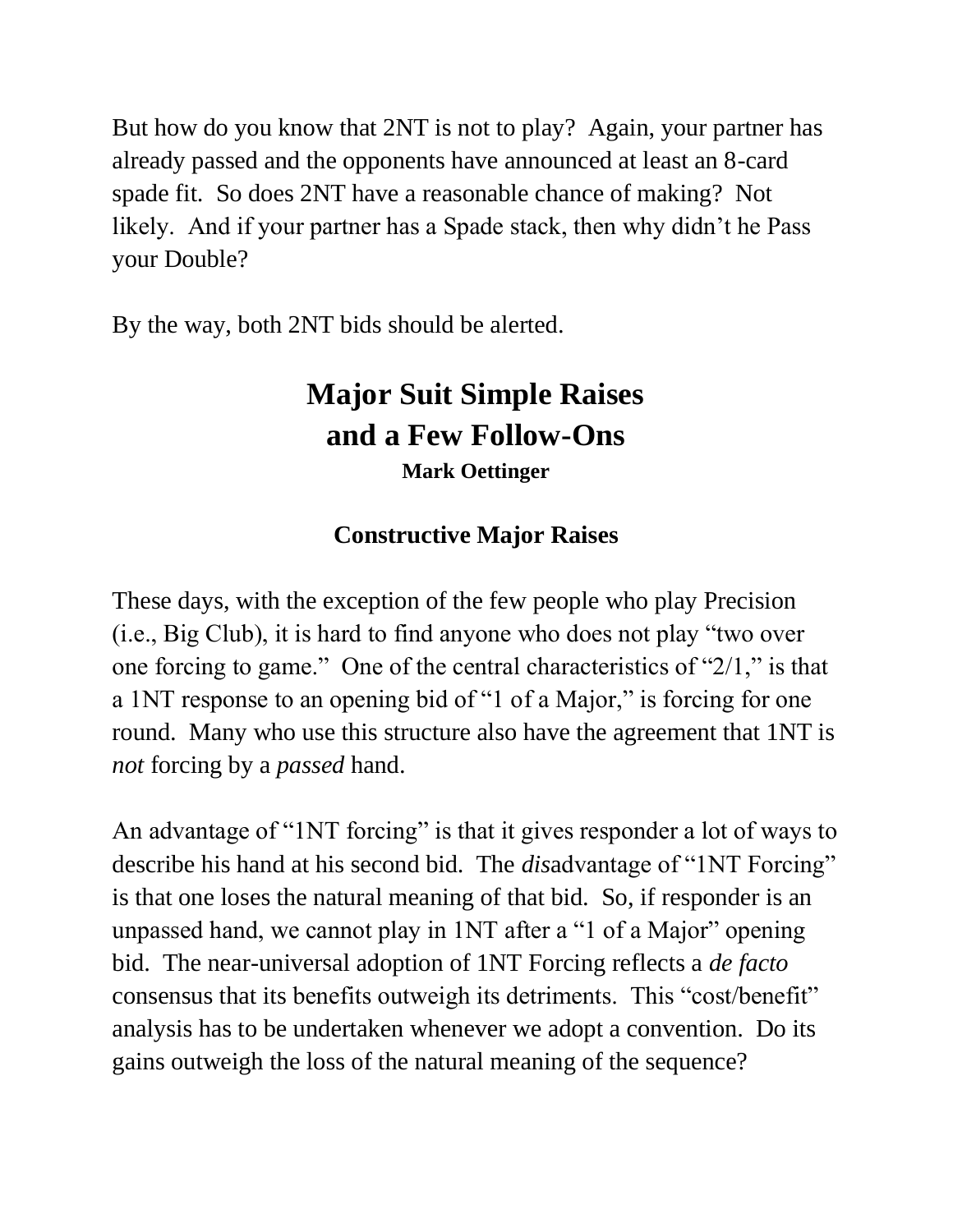So let's assume that we play 2/1 with 1NT forcing. If partner opens 1 of a Major, we have two ways to make a "simple raise." I call the first a *direct* simple raise:

### 1♠ P 2♠…

The second is an *indirect* simple raise:

| $1\spadesuit$ | D | 1NT                 | D |
|---------------|---|---------------------|---|
| $2\bullet$    | D | $2\spadesuit \dots$ |   |

What is the difference between these two auctions? Some play that the direct simple raise shows 5-10 total points and 3-card Spade support, and that the indirect simple raise shows the same strength but with only 2-card Spade support. I have never been fond of "backing into" a 7-card fit. A very simplistic encapsulation of the Law of Total Tricks says that you should be safe contracting to make the number of tricks that you have combined trumps between your hand and dummy. In other words, if you have 7 trumps, you should be safe at the 1-level. The problem is that you are at the 2-level, but probably have only 7 trumps...a violation of the Law of Total tricks. Hence (in part) my discomfort.

I like to play "**constructive**" direct simple raises, i.e., "top half of the range." Since the full range is 5-10 total points, the top half is 8-10 total points. To count *total* points, we add our HCPs to our shortness points. We only count shortness points *after* a fit has been established. The *indirect* simple raise therefore shows 5-7 total points, the "bottom of the range." It can be done with either 2-card (as a last resort) or 3-card trump support. Responder's ability to make this distinction can prevent opener from inviting...only to be rebuffed...and turning "2♠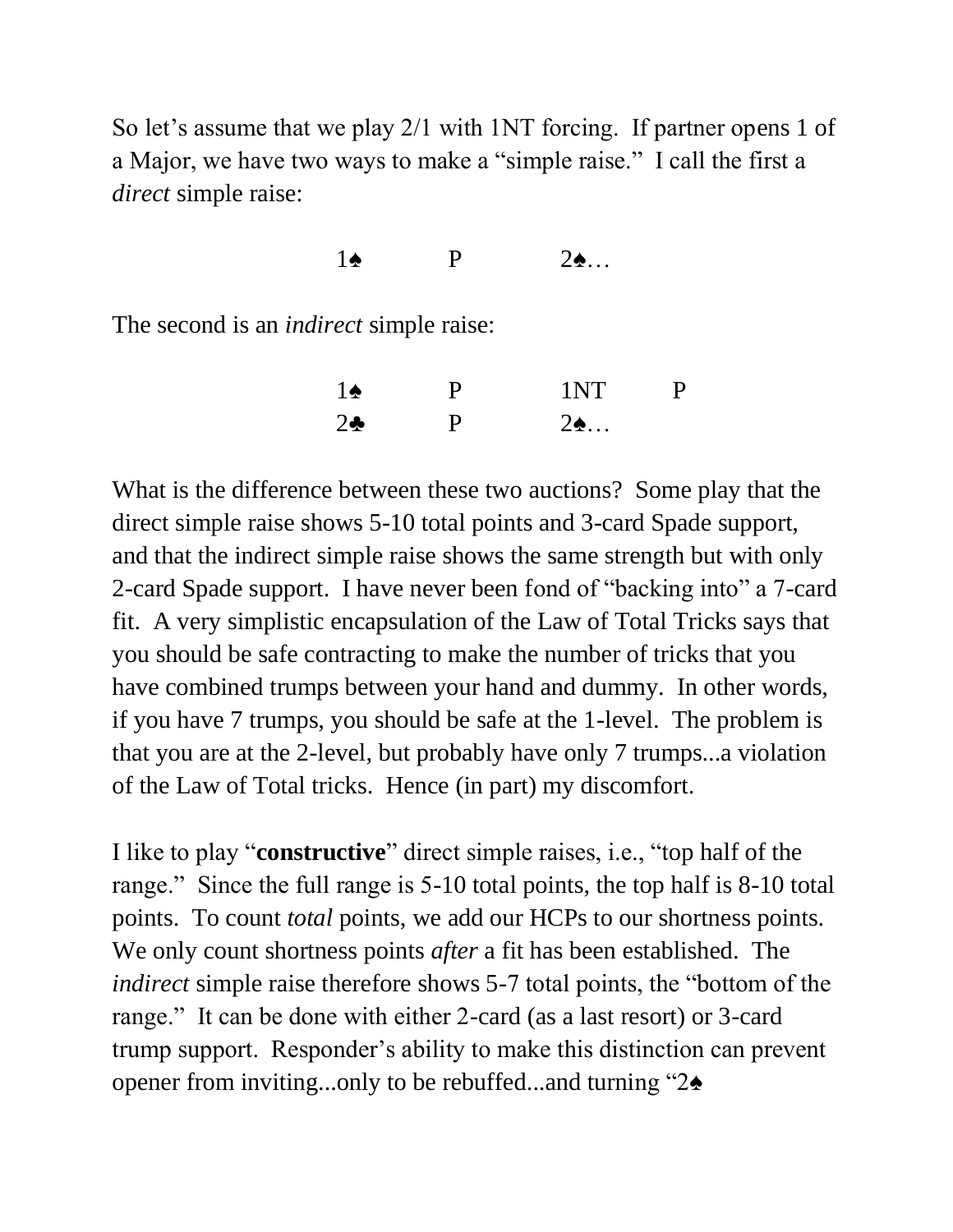making" (+110) into "3 $\triangle$  down 1" (-50 or -100).

### **Responsive Doubles**

Let's posit the following definition:

A Responsive Double is a (takeout) double by advancer, after the opponents have bid and immediately raised a suit, and partner has either overcalled or doubled.

Here's the simplest example of a Responsive Double auction:

1♦ X 2♦ X…

I like to play Responsive Doubles over opponents' *double* raise as well:

 $1\bullet$   $X$   $3\bullet$   $X_{\cdots}$ 

Whether you and your partner play the second of these auctions as "responsive" depends on your partnership agreement. There is a box to check in the upper left part of your convention card that asks you to specify, "Responsive Doubles through ..." I like to play, "through 3♥," reserving penalty doubles above that. There are advocates for other ranges. I don't feel strongly about it, however, and will play whatever partner wants. I just urge that you and your partner have a clear agreement.

P*artner*'s first Double shows at least tolerance (a minimum of 3-card support) for each of the three unbid suits. It also shows at least an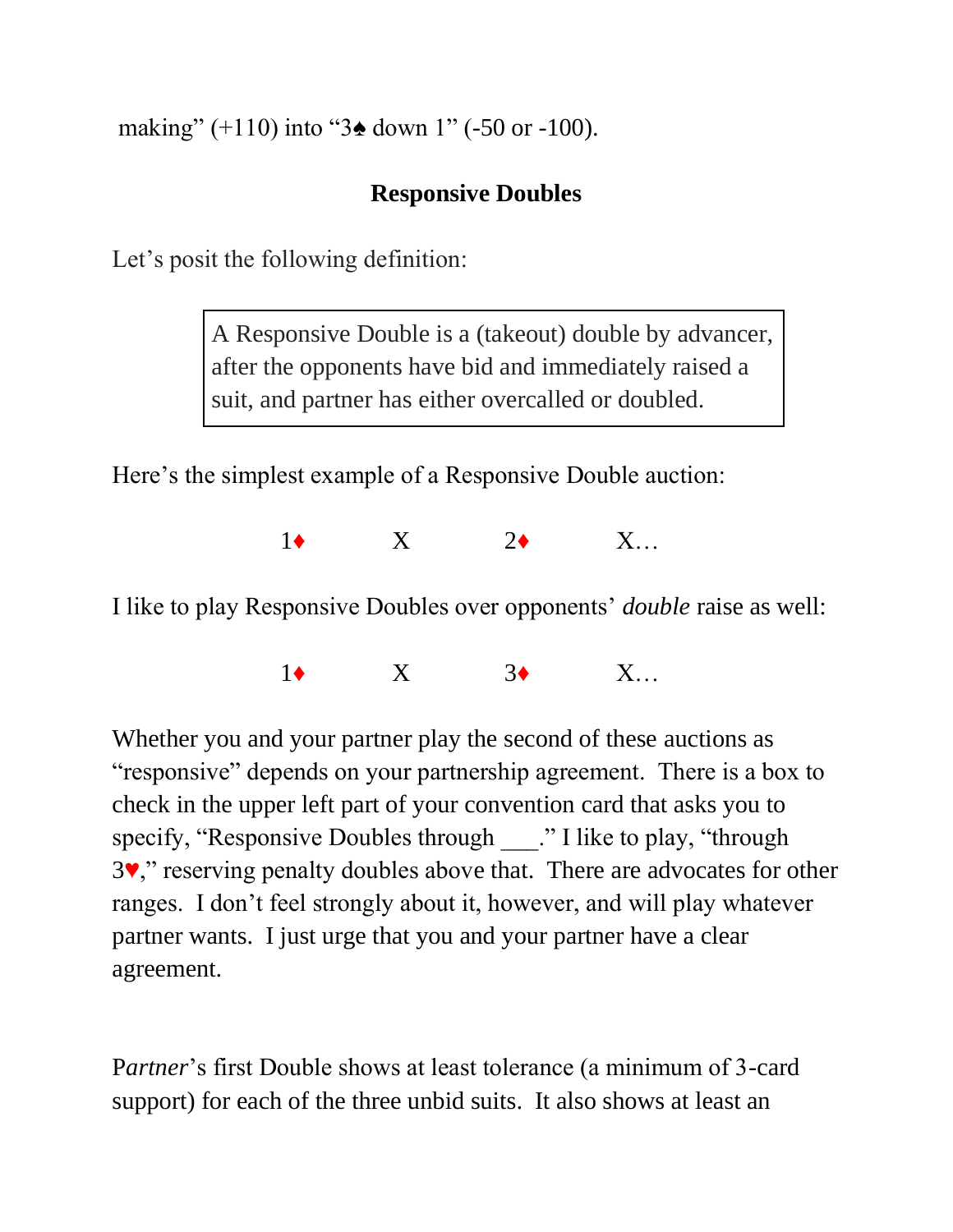opening hand...ish. I'll do it with as few as 10 HCP if non-vulnerable and well-shaped. On the other hand, partner could have a very big hand. Doubling in the overcaller's position and then subsequently bidding a new suit shows a strong hand...I like to play 17+ total points...typically 6 losers...and a near self-sufficient suit.

From advancer's perspective (the one who is considering making a Responsive Double), he should base his bid on the assumption that partner has 4=4=1=4 and a basic opening hand. 3-suited hands are special. For one thing, after LHO opens and RHO raises, the chances that you and your partner have an 8-card fit *somewhere* are very high. Therefore, I count my singleton for 2 distribution points even before I know that we have a fit. After all, bridge (like life) is mostly a game of probabilities, not certainties.

What does a Responsive Double show?

The Responsive Double shows the absence of a strong preference for a particular one of the three as-yet unbid suits. You are asking partner (the initial doubler) to choose. Since you have no clear preference, partner's choice will allow him to pick a suit which is at least 4 cards long, meaning that you will be in at least a 7-card fit. That's not ideal from the standpoint of the Law of Total Tricks, but again, it's an imperfect game. On the question of how strong your Responsive Double needs to be, consider the number of tricks for which partner will have to contract. If the chances are that partner will be able to choose a suit at the 2-level, I recommend at least 8 total points. If the chances are that partner will have to bid at the 3-level, I recommend around 11 total points.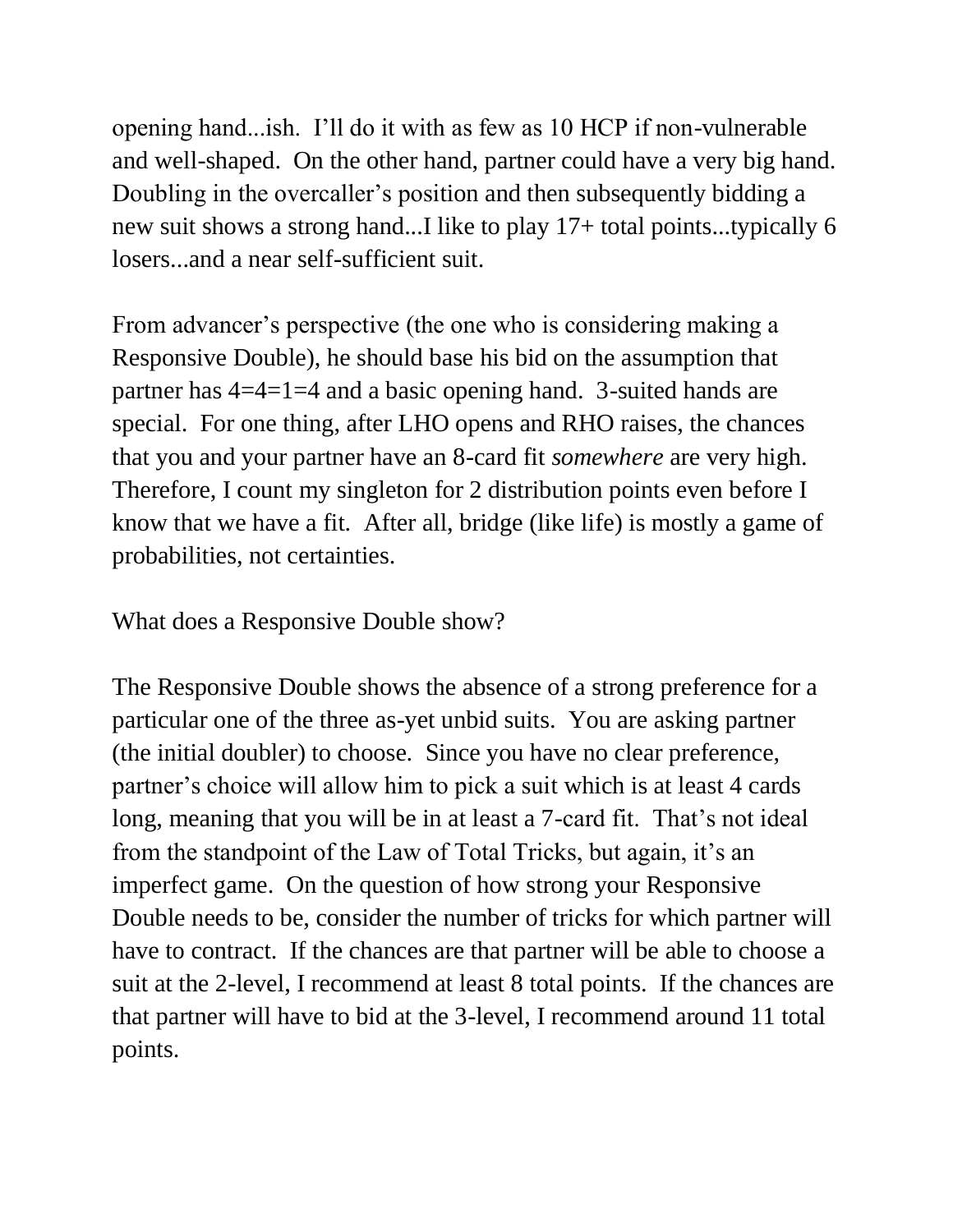Here is a slightly different sequence that most agree is also a Responsive Double. It differs in that partner has *overcalled* instead of *doubling*. Here's an example:

 $1\bullet$   $1\bullet$   $3\bullet$   $X_{\cdots}$ 

What does *this* Responsive Double show? Clearly, it's "the other suits." In this case, it shows Clubs and Hearts. It also shows enough to be willing to have partner (overcaller) bid  $4\bullet$  if his Clubs are better than his Hearts. Keeping in mind that partner may have as few as 8 HCP for his simple 1-level overcall, Responsive Doubler better have around an opening hand. Vulnerability plays a role as well, since you don't want to go -200 (or worse) for down 2 (or more). The perceived strength of the opponents is also a consideration. Stronger opponents will Double more frequently, and even going down 1 will be a very poor score if we are vulnerable. It is true that RHO's jump raise is often played as preemptive in contemporary bidding...so we may have the predominance of the strength, and even 4♣ may make, or go down 1. And 4♣ may be hard to Double. But clearly, you should use the Responsive Double in this situation far more readily when *non*-vulnerable.

### **Help Suit Game Try versus Re-Raise (Advanced)**

With silent opponents, our auction starts in one of the following ways:

1**♠** 2**♠** (constructive; 8-10 total points)...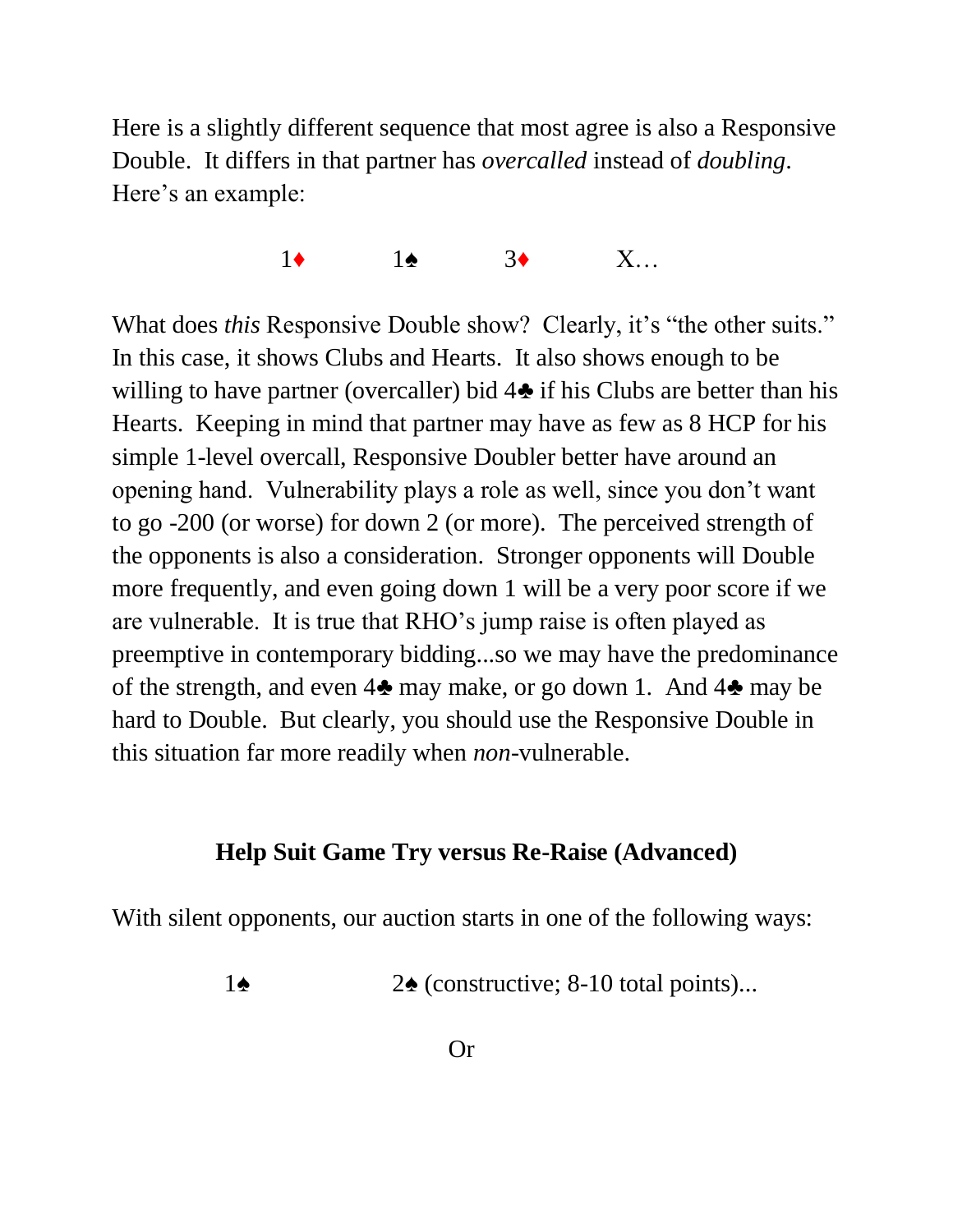$1\blacklozenge$  1N (forcing) 2 $\triangle$  (3+ Cs) 2 $\triangle$  (2-3 Ss; 5-7 total points)...

Let's say that opener has enough to invite. Opposite the constructive direct simple raise, that's 16 total points. Opposite the minimum indirect simple raise, it's 19 total points. Opener can either bid a new suit or re-raise. Examples:

| 1   | $2\blacktriangledown$ |
|-----|-----------------------|
| $3$ |                       |
|     |                       |
|     |                       |
| 1   | $2\blacktriangledown$ |
|     |                       |
| $3$ |                       |

The second auction above is purely "competitive." In other words, it's *not* invitational. Instead, it's intended to block the opponents from balancing in Spades profitably (and conveniently) at the 2-level. The first auction above shows a "fragment," something like KJx of Diamonds, and invites game based on partner's Diamond holding. With Qxxx of Diamonds, partner accepts the invitation. With xx of Diamonds, partner declines the invitation.

Under this structure, the following auction:

1♥ 2♥ 2N...

or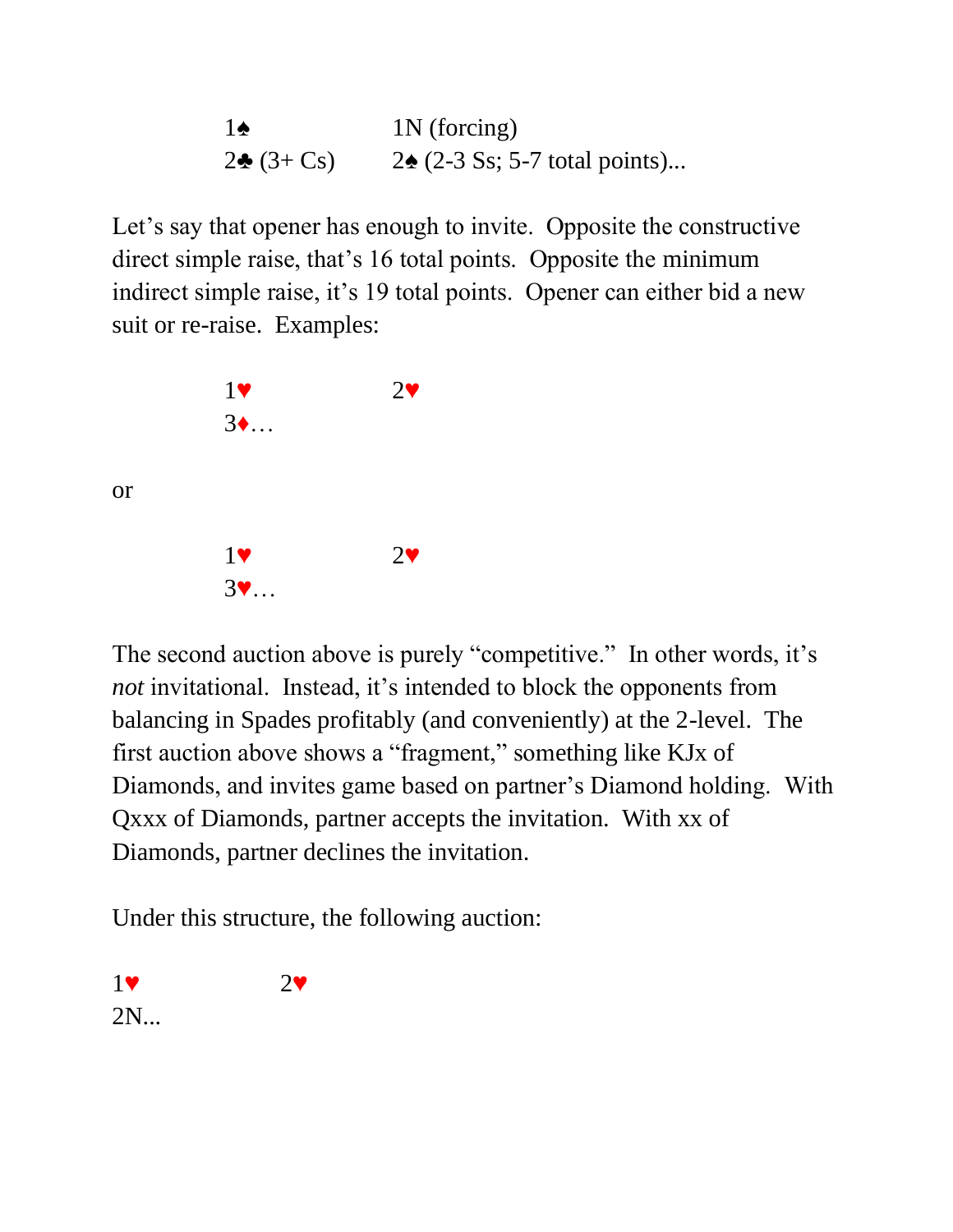Is natural and invitational. [Ingi's editorial comment: or can be used to show or request a shortsuid]

Regular readers of my bidding articles know that I favor "rules of general construction." One of those is, "If it's undiscussed, it's as natural as the context allows." Having such "default understandings" can be very helpful in "avoiding accidents." Credit for that last phrase goes to Phil Sharpsteen.

### **Spiral (Advanced)**

How often have you held this hand?

 $\triangle$ Ixx ♥AKxx  $\triangle$ xx ♣KQxx

You open 1♣ and partner responds 1♠. What's your rebid? 1NT lacks a Diamond stopper. 2♠ lacks a trump, but your hand looks like Spades could easily play a trick better than Notrump, even if partner only has 4 Spades. And, in that case, you can "take the Diamond tap" in the short trump hand, gaining a trump trick, and not shortening declarer (thereby decreasing the risk of losing control). Spiral offers a way, *with the appropriate hand*, for opener to bid 2♠ with only 3-card support, and to be able to clarify his trump holding on his next bid when partner has enough to explore game.

If Responder wants to explore game, he asks about opener's Spade length, and his overall strength, as follows. Responder bids "next step"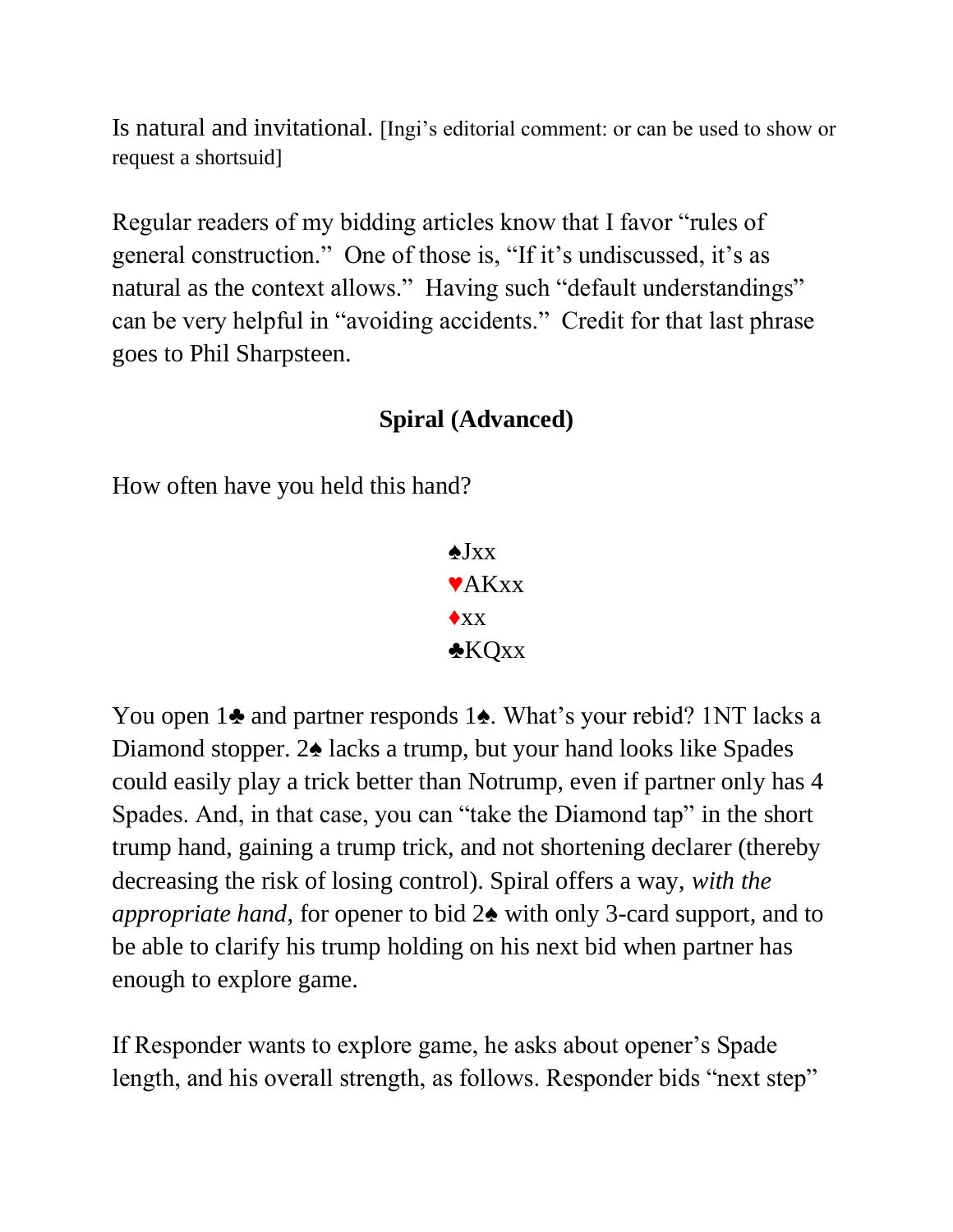(2NT over opener's 2S bid, or 2S over opener's 2H bid) asking opener to clarify via the following "Ogust-like" structure:

| S             | W | N             | Ε           |
|---------------|---|---------------|-------------|
| $1\bullet$    | P | $1\spadesuit$ | $\mathbf P$ |
| $2\spadesuit$ | P | 2N            | P           |
| ?             |   |               |             |

South's second rebid would be chosen from among the following options:

 $3\blacktriangle = 3$ -card support; minimum opener;  $3\blacklozenge = 4$ -card support; minimum opener;  $3\blacktriangledown$  = **3**-card support with extras; and  $3\blacktriangle = 4$ -card support with extras.

If Hearts (as opposed to Spades) is our suit, opener's third bid is simply "one level lower." Also note that Spiral can be played "3344" rather than "3434," as illustrated above.

I am a bit equivocal about Spiral, since I favor a system for being able to explore game after South's 2 bid which allows responder to invite game needing help in one of the three non-trump suits (a traditional Help Suit Game Try) or two of the three non-trump suits. Spiral usurps the latter treatment, but it is occasionally nice to be able to raise partner's likely 4 card Major with only 3-card support, and for when you do, to have a way to accurately place both the level and the denomination of the final contract.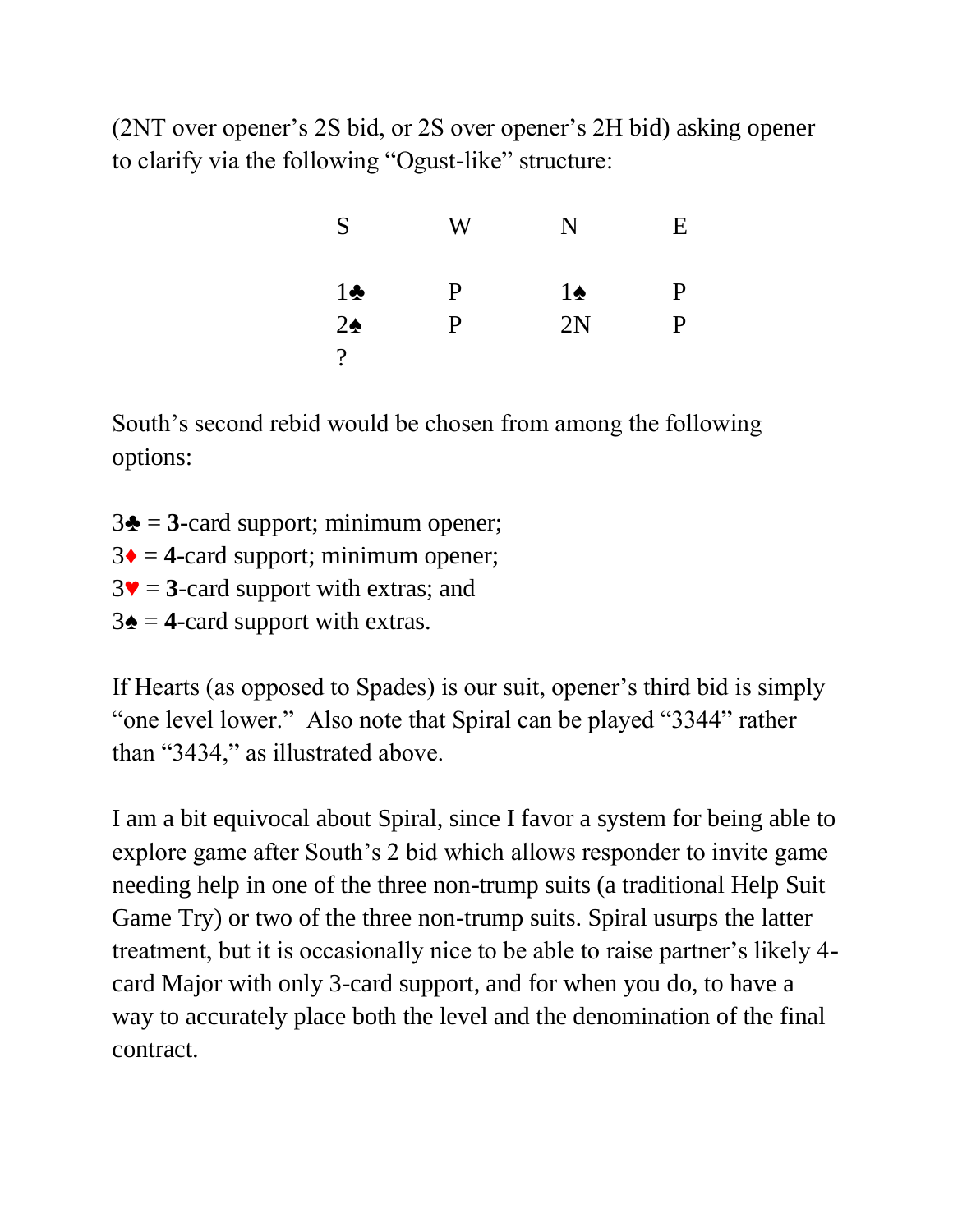Try Spiral, and/or any of the above Major suit sequences, with your favorite partner. If you enjoy a little bit of bidding theory, you'll find that your "Major suit sequences" will be far more accurate. See you at the table!

## **A Reader Writes...**

Hi Mark and Ingi:

How would you, in 1st seat, bid this extraordinary hand? The opponents were silent throughout the auction:



Partner, by the way, has both the King of Hearts and the Ace of Diamonds. How might we pinpoint those crucial resources?

Thanks,

Missed the Grand

\*\*\*\*\*\*\*\*\*\*\*\*\*\*\*

Ingi Responds:

Dear Reader:

It's never easy to bid on monsters and then try to get the relevant info from partner.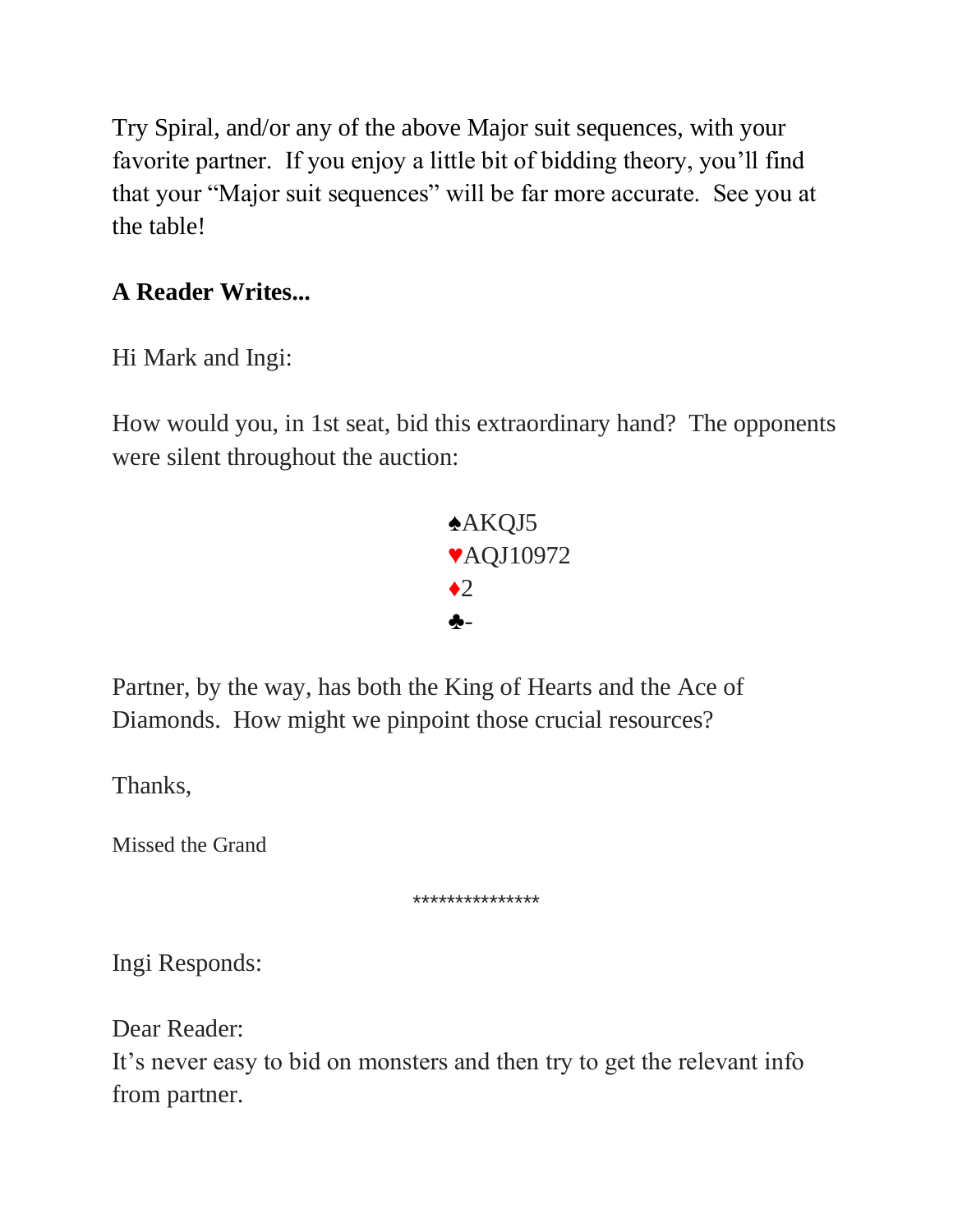You have 2 losers ( $\mathbf{v}$ K and  $\mathbf{v}$ ), essentially close to a decent half slam on your own hand—and too strong a hand not to upen 2♣). I'd open 2♣ and then bid hearts. Mark and I respond to 2♣ with controls so we would right away have an idea of what As and or Ks partner may have.

If partner responds  $2\bullet$  waiting, then  $2\bullet$ , what does partner bid? If they show any sign of H support, I'd then bid 5♣ 'voidwood/exclusion blackwood' to ask for keycards outside the Club suit. This would be a quick way to get it right

If partner bids something like 3♣ after your 2♥ I'd bid 3♠ - clearly distributional hand with ambition. What does partner bid now?

If you manage to get partner supporting either suit, then cue bids (rather than asking for aces) would be useful - let's say they raise 3♠ to 4♠. Then you cuebid 5♣ showing the Club Ace, or King, or singleton, or void, If partner skips 5♦ (denying 1st or 2nd round control in Diamonds), you settle for 6<sup> $\triangle$ </sup>. If they bid 5<sup> $\triangle$ </sup>, you can cuebid Hearts and see if partner is willing to show anything they have not already displayed (such as the  $\mathbf{Y}$ K).

The key thing is that  $2\blacktriangle$  is gameforcing and then you try to bid as slowly as possible to try to get partner to show you support. When you get it you have 'voidwood' or cue bids. Without any help for partner, I'd take a shot at  $6\degree$ ).

Ingi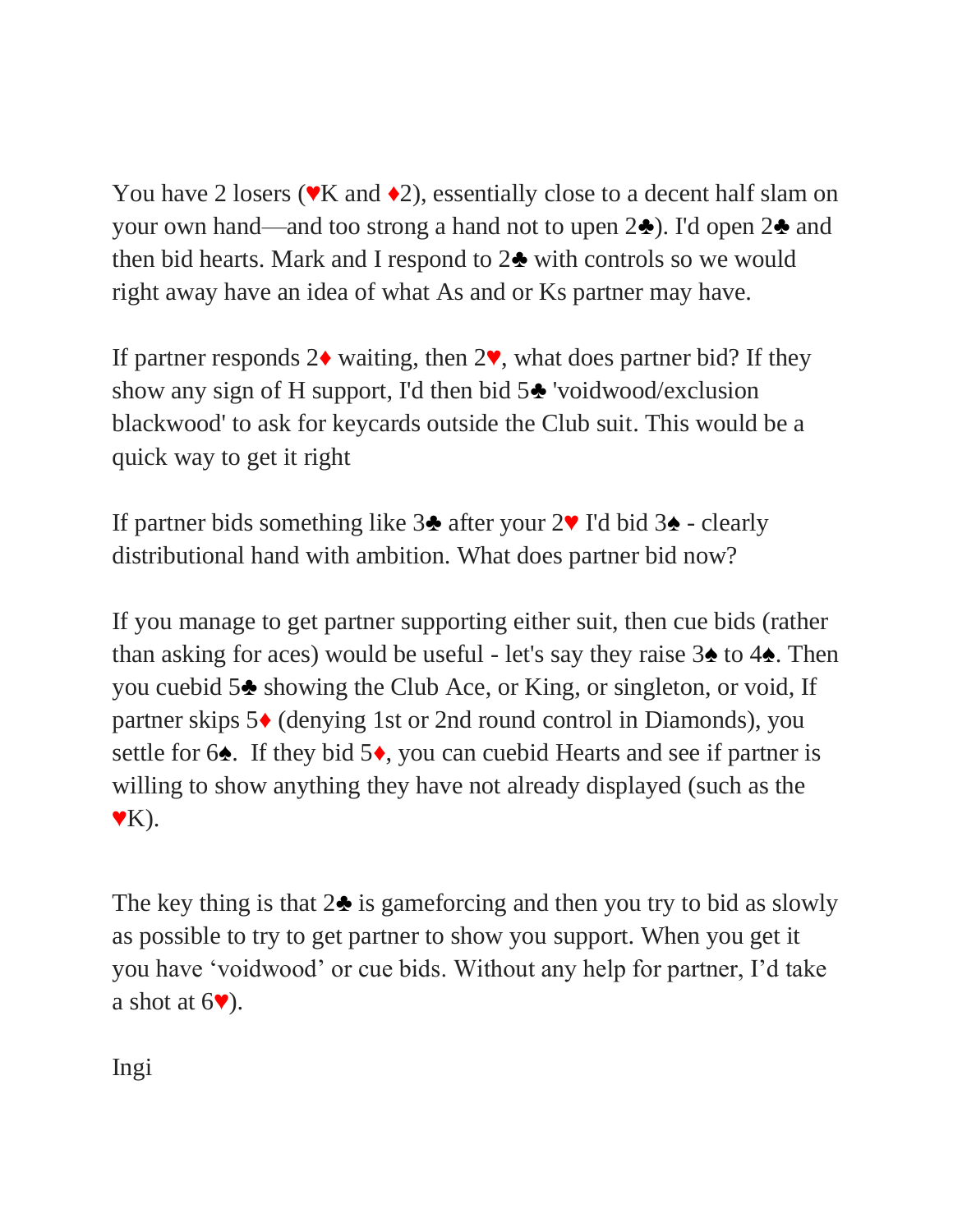### Mark adds:

Dear Grand Misser:

As you can see from Ingi's email, he and I have some fairly sophisticated bidding systems to deal with hands like this. I would add the following:

My first reaction is also that it's a 2-loser hand. That's a rare thing. I place a lot of weight on loser count. You basically "have 5 (i,e, 11 playing tricks) in your own hand." Beyond that, there's a "rule" that suggests that even when partner has passed throughout the auction, it's not unreasonable for you to count on him for 1 trick. Clearly, this is not "science," but you'd be amazed how often it works. Hence Ingi saying that he would bid 6♥ even if partner is silent. Also remember (and Ingi touches on this) that it is ill-advised to *initiate* Blackwood (whatever form you play) if you have a void...unless you play Voidwood (aka Exclusion Blackwood)...since you won't always know, from partner's response, whether he has the *right* aces (or key cards). Also, if *partner* initiates Blackwood, you (as *responder* to Blackwood) need to know (and need to have discussed) your responses. Here's a link to a brief related article in the October 2020 issue of *Table Talk, starting at the bottom of page 16:*

[http://www.bridgequarterly.org/uploads/6/6/8/0/6680387/october\\_2020\\_](http://www.bridgequarterly.org/uploads/6/6/8/0/6680387/october_2020_table_talk_fixed.pdf) [table\\_talk\\_fixed.pdf](http://www.bridgequarterly.org/uploads/6/6/8/0/6680387/october_2020_table_talk_fixed.pdf)

Best,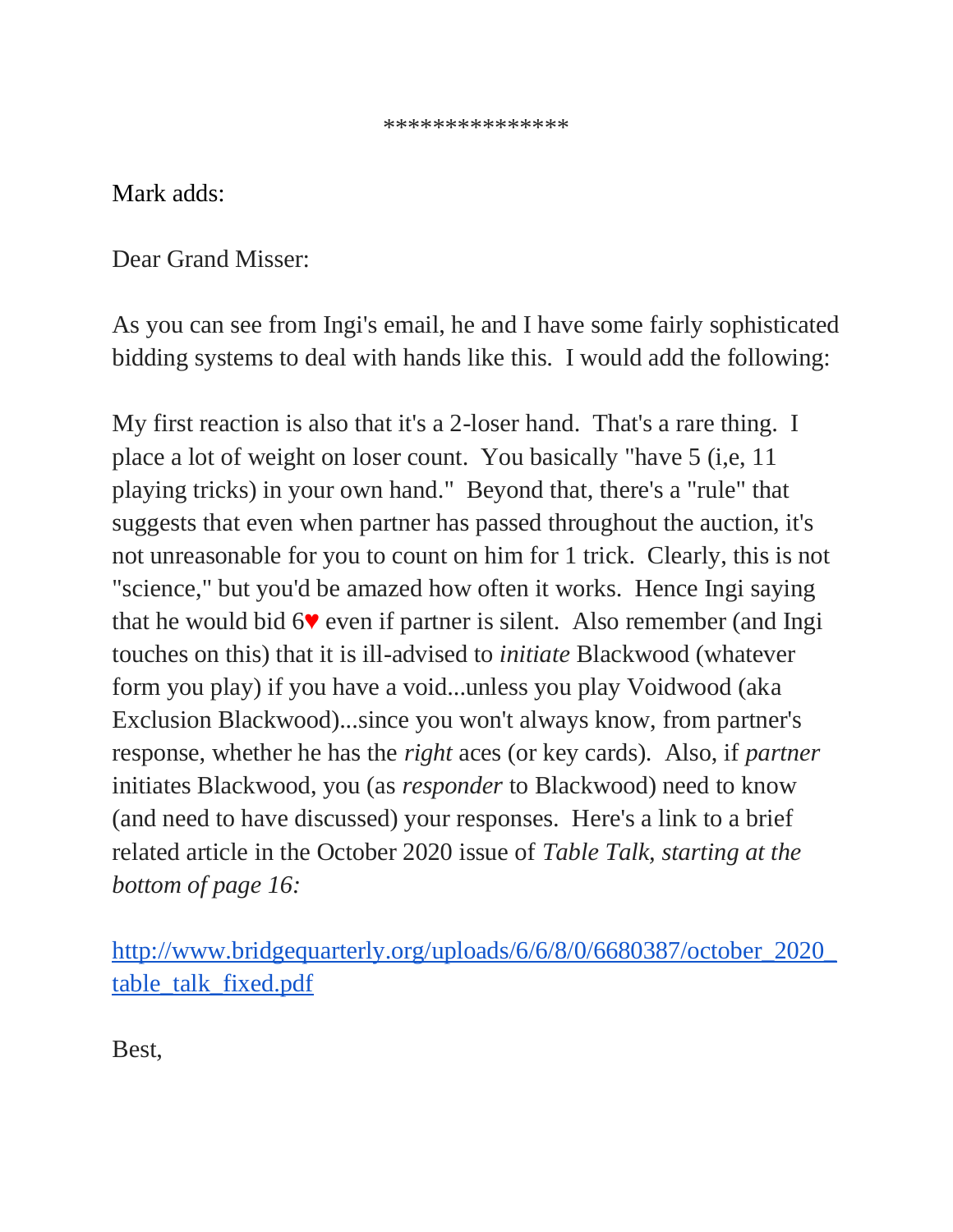### Mark

## **Vermont's Virtual Games**

Burlington Monday, 6:30 p.m. Wednesday, 10:15 a.m. Friday, 10:15 a.m. Sunday, 1:15 p.m.

Barton/Dorey/Harfang

Monday, 1:30 p.m. (Dorey) Wednesday, 1:30 p.m. (Dorey) Friday, 1:30 p.m. (Barton) Sunday 4:00 p.m. (Harfang) Call Denny Lyster at (802) 744-6839 Or call Eric McCann; (802) 988-4773 Or call R. James Macdougall (450) 292-3762

## **Vermont and Nearby Clubs**

Some bricks & mortar clubs are still closed due to Covid. Check websites and call or email first!

### **Manchester Equinox Village Open**

**49 Maple Street Manchester, Vermont 05254 Elizabeth VonRiesenfelder; (802) 362-5304 Tuesday; 1:00 p.m.; 0-200 MPs Tuesday; 1:00 p.m.; open, stratified Sunday; 2:00 p.m.; February, March; open; stratified**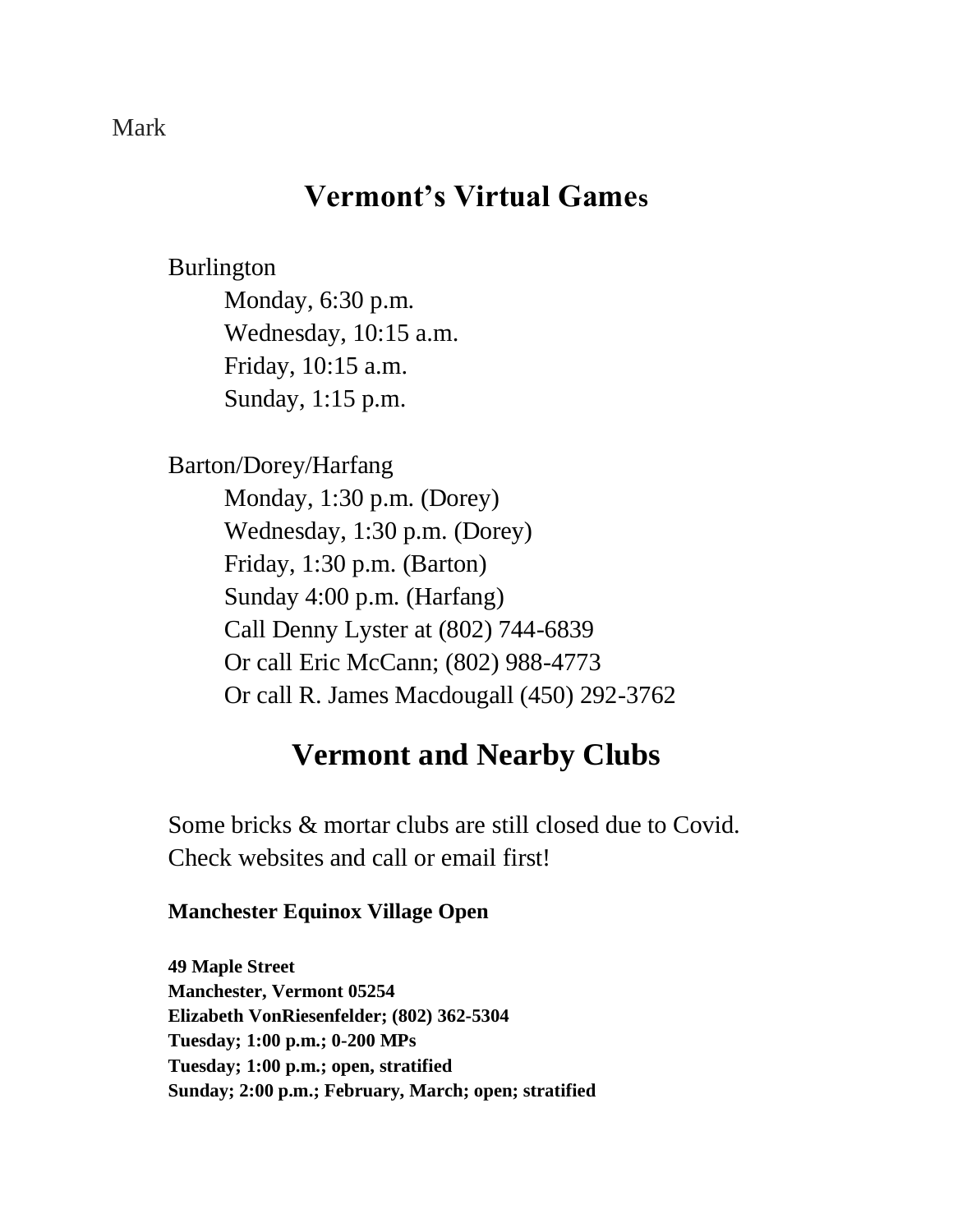#### *Multiple sites; call first; reservations requested*

### **Taconic Card Club (change pending - call first)**

**6025 Main Street Manchester, Vermont 05255 Kim Likakis; (802) 379-1867 Thursday; 12:30 p.m.; open; reservations requested**

#### **Apollo Bridge Club**

**115 Main Street Montpelier, Vermont 05602 Wayne Hersey; (802) 223-3922 Friday; 6:30 p.m.; open**

#### **Arthur Aiken Bridge Club**

**34 School Street Orleans, Vermont 05860 Monday; 12:30 p.m.; open; stratified (face-to-face returning in July?)**

### **Rutland Duplicate Bridge Club**

**66 South Main Street Christ the King Church Rutland, Vermont 05701 Raymond Lopes; (802) 779-2538 Monday, 12:00 Noon; open; stratified Tuesday; 6:00 p.m.; open; stratified Thursday; 6:00 or 6:30 p.m. (time** *changes seasonally...call first***); open; stratified** *Multiple sites - call first for locations*

#### **St. Albans DBC**

**75 Messenger Street St. Albans, Vermont 05478 Marsha Anstey; (802) 524-3653 Monday; 7:00 p.m.; open**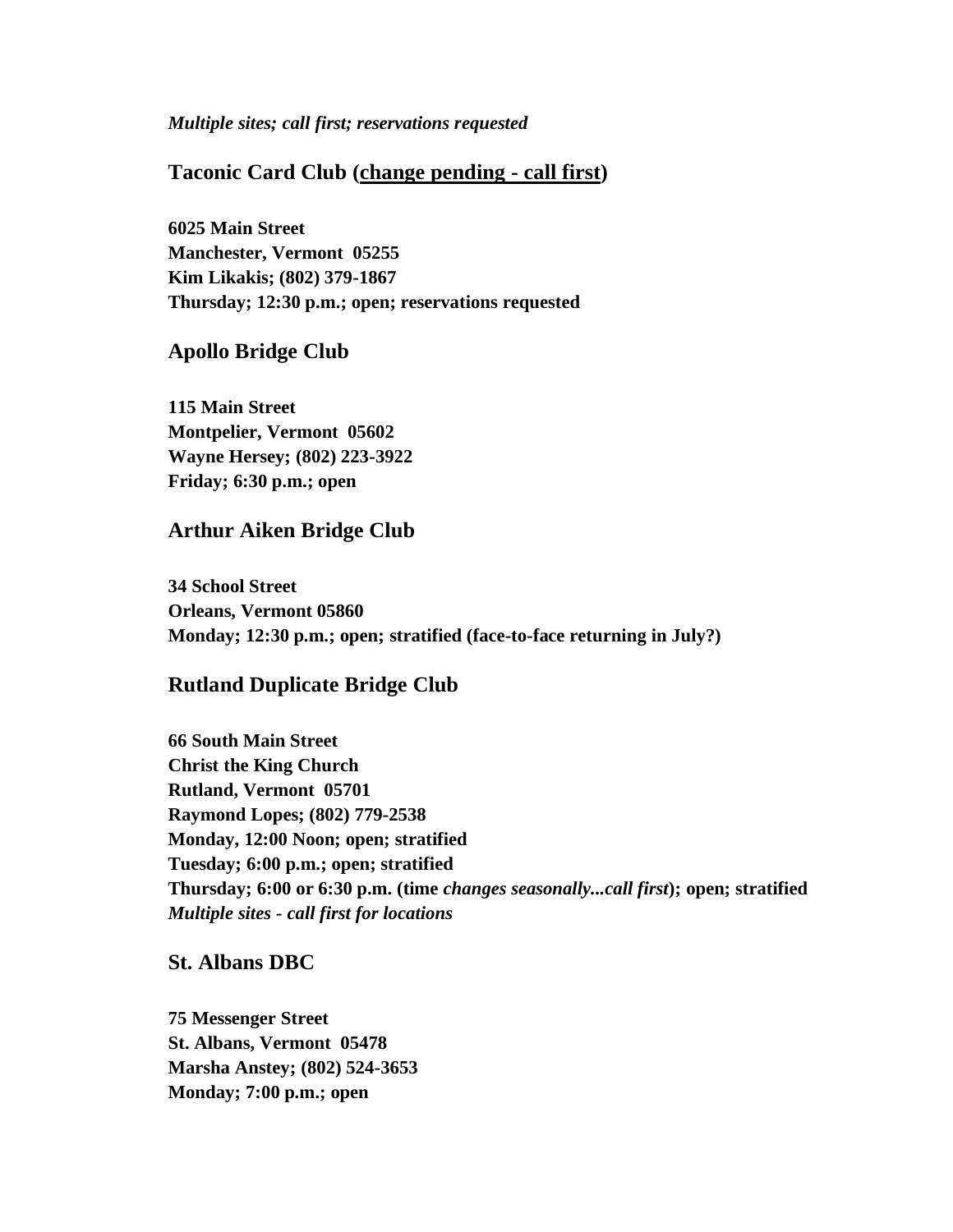### **Burlington Bridge Club**

**600 Blair Park Road Williston, Vermont 05495 Club Phone; (802) 872-5722 Don Sharp; (802) 985-9199 Phil Sharpsteen; (802) 899-2080 Monday; 6:30 p.m.; Non-LM 0-500 MPs; stratified Tuesday; 6:30 p.m.; open; stratified (May-October only; call first) Wednesday; 9:15 a.m.; open; stratified Thursday; 12:30 p.m. 0-300 MPs; stratified Friday; 9:15 a.m.; open; stratified Sunday; 1:00 p.m.; open; stratified Website: [www.bridgewebs.com/burlingtonacademy/](http://www.bridgewebs.com/burlingtonacademy/)**

#### **Norwich DBC**

**43 Lebanon Street Hanover, New Hampshire 03755 Paul Hoisington; (802) 249-0839 hoise430@gmail.com Tuesday; 6:30 p.m.; open; stratified**

#### **Quechee Duplicate Bridge Club**

**Quechee Club 3268 Quechee Main Street Quechee, Vermont 05059 Dick Tracy; (802) 384-0461; [gmboy51@gmail.com](mailto:gmboy51@gmail.com) Monday; 1:00 p.m.; open; stratified; weekly; year-round 1st Thursday of each month; 6:30 p.m.;** *monthly***; year-round**

#### **Mad River Valley Bridge Club**

**The Waitsfield Inn 5267 Main St Waitsfield, VT 05673 Vickie Walluck; 802-590-3068 [VickieWalluck@gmail.com](mailto:VickieWalluck@gmail.com)**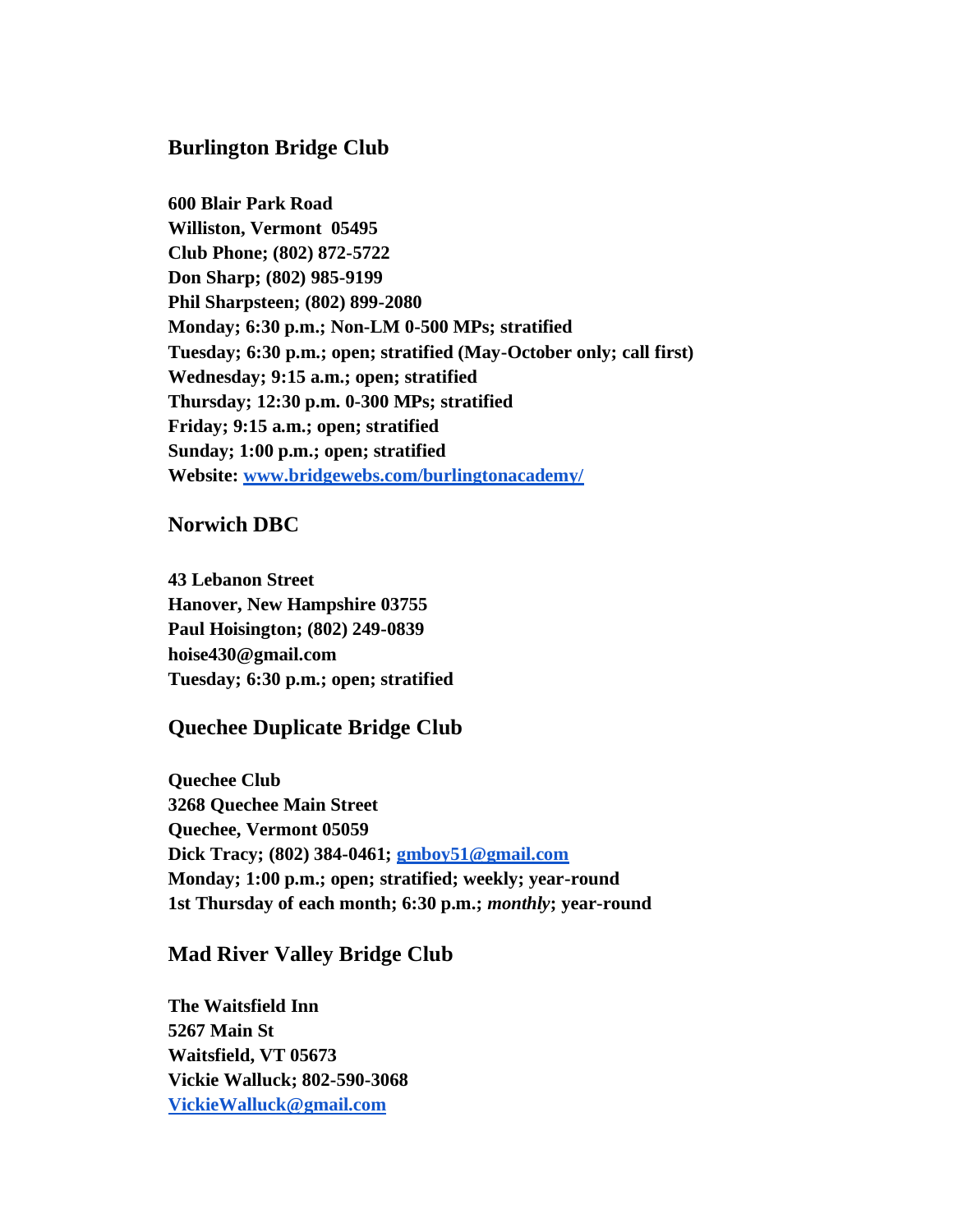**Monday; 12:30 p.m.; open Call or email Vickie in advance if you need a partner**

#### **Eastman Bridge Club**

**48 Lebanon Street Street, Hanover, NH (Wednesday at 1:00 + Friday at 1:00) 6 Club House Lane, Grantham, NH (Tuesday at 12:30) Jane Verdrager; (603) 865-5508 Website: [www.eastmanbridgeclub.com](http://www.eastmanbridgeclub.com/)**

#### **Keene DBC**

**Elks Lodge 81 Roxbury Street Keene, New Hampshire 03431 Anne McCune; (603) 352-2751 Monday; 12:00 Noon; open; stratified (partner available) Thursday; 12:00 Noon; open; stratified (no partner guaranteed)**

**Ticonderoga (New York) DBC**

**109 Champlain Avenue Ticonderoga, New York 12883 Michael Rogers; (518) 585-3322 Monday; 12:30 p.m.; open; stratified; reservations requested Thursday; 12:30 p.m.; open; stratified; reservations requested**

**Plattsburgh (New York) DBC**

**5139 North Catherine Street Plattsburgh, New York 12901 George Cantin; (518) 563-6639 Tuesday; 6:45 p.m.; open; handicap Thursday; 6:45 p.m.; open Friday; 12:30 p.m.; open**

## **Useful & Fun Links**

**ACBL [www.acbl.org](http://www.acbl.org/)**

*Table Talk* **Online [www.bridgequarterly.org](http://www.bridgequarterly.org/)**